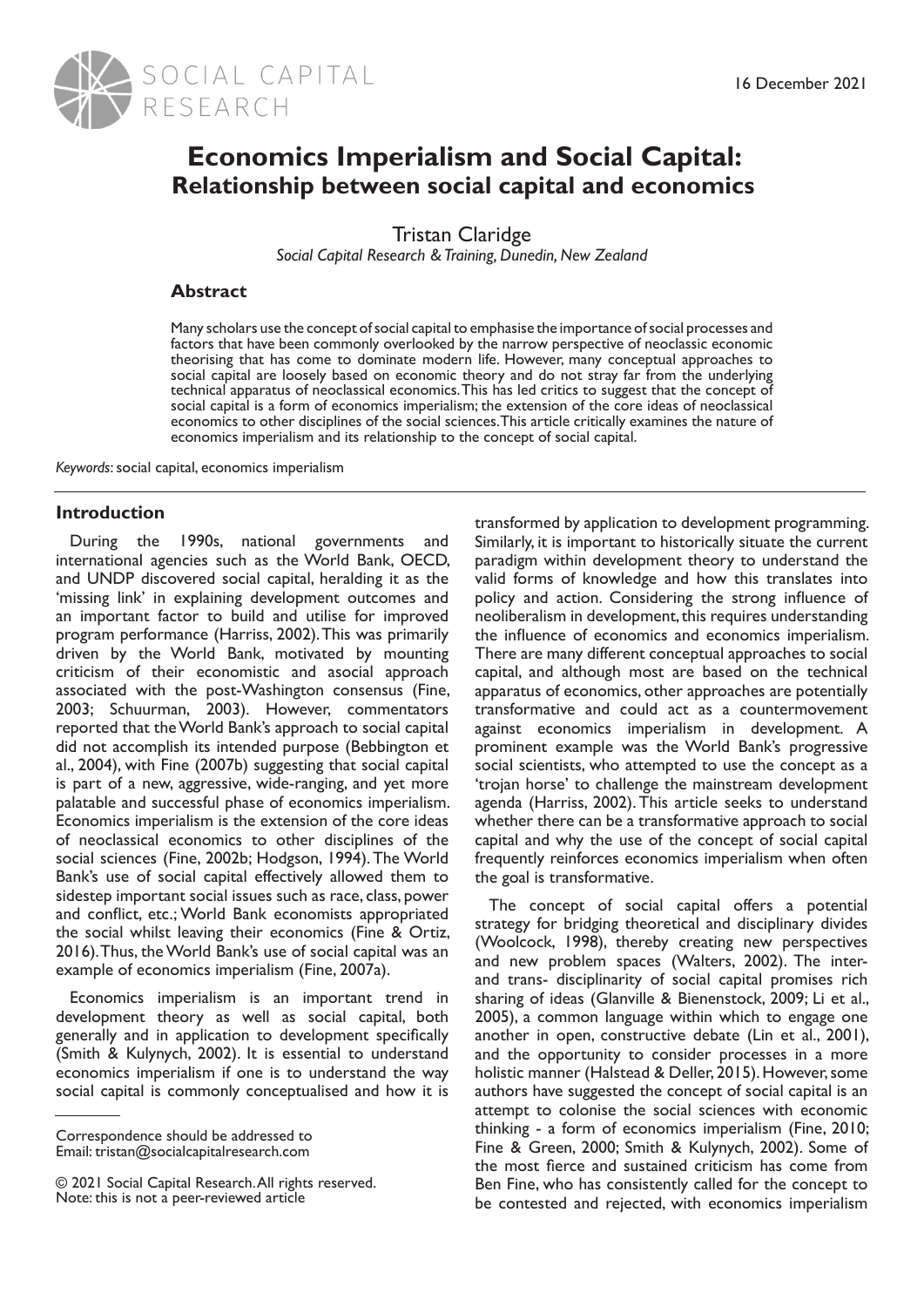central to these calls (for example, Fine, 2002, 2008, 2010; Fine & Green, 2000). Fine (2010, p.125) claimed that his criticisms of social capital have been "recognised and accepted at a level of 99 per cent or more", including his claims that social capital is complicit with economics imperialism. The majority of approaches to social capital are grounded, explicitly or implicitly, on economic approaches; explicit in the case of Becker (Swain, 2003) and to a lesser extent Coleman (Portes, 2000), and implicit in the case of Putnam through his use of rational choice theory (Jordana, 1999) and game theory (Edwards, 2009). Fine uses the term economics imperialism pejoratively. However, Mäki (2009) encouraged a normatively neutral conception of imperialism. This is important considering economics imperialism is celebrated and promoted by some, for example, Lazear (2000), and criticized and resisted by others, for example, Mansbridge (1990). The application of economic thinking is not inherently problematic and can lead to new knowledge and improved understanding. However, where it displaces or excludes other methods and explanations, it limits understanding and our ability to design and implement effective policy. This highlights the importance of pluralism, as discussed by Fullbrook (2016).

#### **What is economics imperialism?**

The meaning of the term 'imperialism' in the context of economics imperialism is an inclination towards explanatory expansion (Mäki, 2009); to expand the domain of phenomena explained by a given theory (Marchionatti & Cedrini, 2017). It is used to describe the nature of certain relationships between disciplines (J. B. Davis, 2016). The analogous use of the term 'imperialism' relates to political imperialism; the territorial expansion of one nation into another (Clarke & Walsh, 2009). The term is not neutral of judgement (Pinto, 2016) since it suggests pejorative connotations, suggesting oppressive domination.

Since the term 'economic imperialism' (without the plural economics) is widely used in the discussion of the economics of nation empires, many scholars discussing the world of ideas and relations between disciplines prefer the term 'economics imperialism' with the plural (Fine & Milonakis, 2009; Mäki, 2009). This is the nomenclature that will be used in this article.

Despite suggesting different moral judgements, the term 'economics imperialism' has a consistent meaning in the literature. It is generally accepted that the term economics imperialism refers to the expansion of economics, or more specifically core ideas of neoclassical economics, to territories that lie outside the traditional domain of the discipline (Carvalho & Rodrigues, 2008; Marchionatti & Cedrini, 2017). Geoffrey Hodgson provided a concise explanation of the term:

*"'Economic imperialism' implies that the core assumptions of neoclassical economics can and should be applied to a wide variety of fields of study, including politics,*  *international relations, sociology, anthropology, psychology, history and even biology, as well as economics itself. It is based on the belief that the idea of 'rational economic man' is appropriate to social science as a whole." (Hodgson, 1994, p.21)*

The first use of the term 'economic imperialism' was by the New Zealand economist Ralph William Souter in 1933 (Fine & Milonakis, 2009; Marchionatti & Cedrini, 2017; Swedberg, 1990). Fine & Milonakis (2009) identified that Souter published his book immediately following and as a response to Lionel Robbins's book and the theoretical and methodological revolution of the 1920s and 1930s. Fleury (2012) claimed that although the term was coined in 1933, it did not emerge as we understand it today until the 1960s. Marchionatti & Cedrini (2017) supported this, indicating that the term was diffused in the 1970s and 1980s by Chicago School economists and the publications by Radnitzky & Bernholz (1987) and Stigler (1984), who discussed the works of Gary Becker and his relentless application of the "economic approach" to a wide variety of social phenomena. Becker (1990, p.39 cited in Fine (2000)) himself confirming: "'Economic imperialism' is probably a good description of what I do". Despite the term 'economic imperialism' being coined in the 1930s it was not until the 1950s and 1960s that it became a more or less accepted practice by economists, with Gary Becker at the forefront (Fine & Milonakis, 2009). The history of the term, and changes in economic thought that led to its acceptance, will be further discussed in a following section.

Economics imperialism is a form of intellectual imperialism (Ronald H. Coase, 1977) or scientific imperialism (Dupré, 2001). Mäki (2009) suggested there are other types of intellectual imperialism such as evolutionary imperialism, social constructivist imperialism, cultural studies imperialism, and neuroscientific imperialism. For example, evolutionary imperialism may see human deliberation as a Darwinian enabling mechanism (Dupre, 1994) and that while the propositions offered may not be entirely misguided, there is an issue when they suppress viable alternatives (Thorén & Stålhammar, 2018). Another example is the imperialistic tendencies of quantum mechanics in physics. According to Cartwright (1999, p.1), physics 'aspires to account for almost everything … in the natural world' and economics attempts to explain 'almost everything' in the social world (Clarke & Walsh, 2009). Mäki (2009) discussed how there can be various issues of relative prestige and academic power associated with scientific disciplines and research fields. These may relate to methodological, epistemic, institutional, political, or emotional issues (ibid). Imperialism in the context of ideas then relates to the salience and dominance of ideas relative to prestige and power.

Despite the negative connotations attached to imperialism, there is a widely held view that scientific excellence involves expanding the domain of phenomena explained by a given theory. Therefore expansionism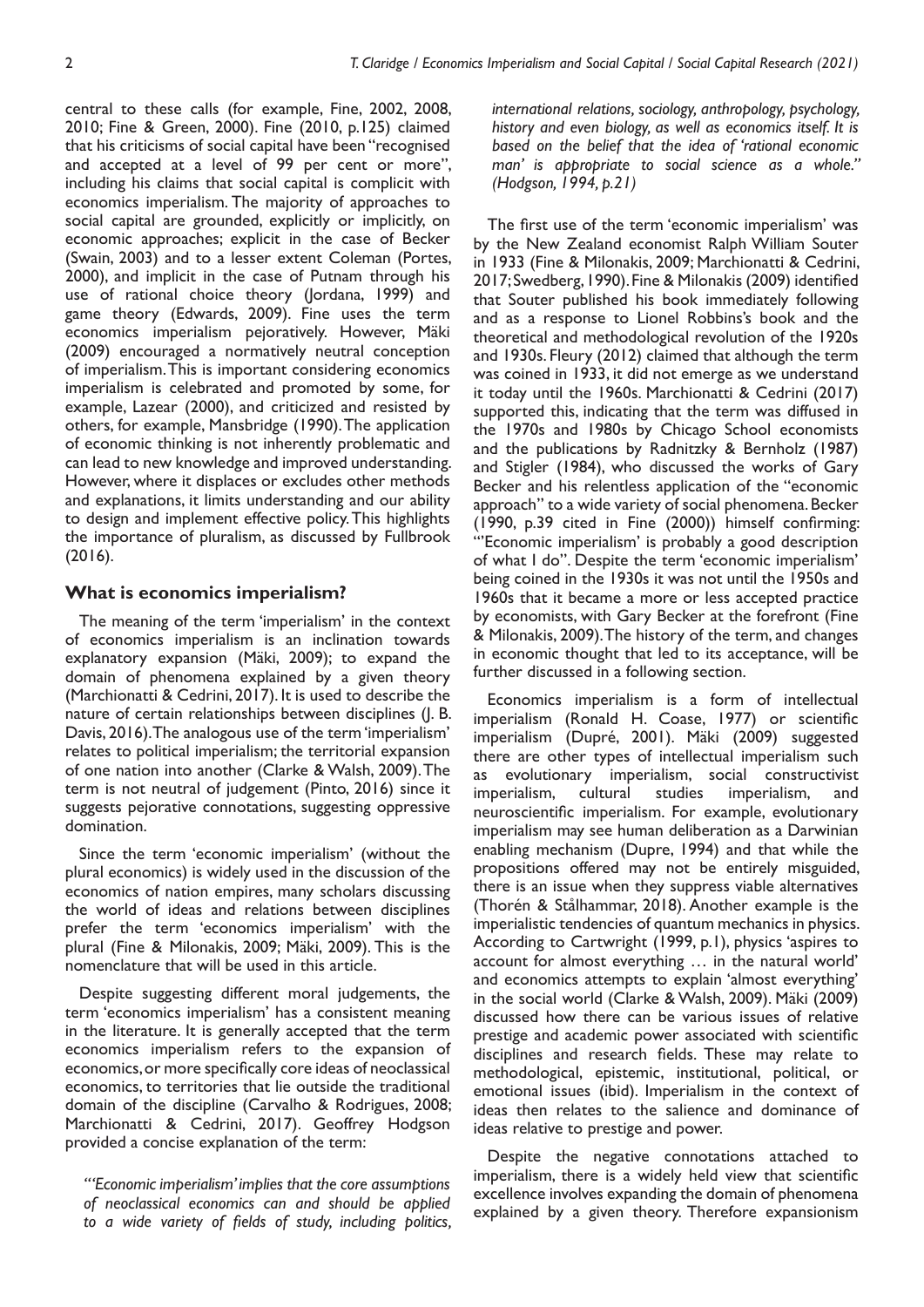and imperialism are not the same thing (Mäki, 2009). Uskali Mäki advised keeping an open mind as to whether any given form of expansionism is positive or negative and whether disciplinary expansion is consistent with scientific unification and greater explanatory power (Amadae, 2017). Mäki (2009) did not suggest that expansionism suffers from an intrinsic flaw because to strive for higher degrees of explanatory unification is not inherently illegitimate. Mäki's (2009, 2013) epistemic perspective adopted a normatively neutral conception of imperialism that considers the epistemological and moral justifications depend on the situation in which it is used (Thorén & Stålhammar, 2018). Mäki (2013) attempted to establish a framework for distinguishing, in principle, the 'recommendable' from the 'nonrecommendable' kinds of scientific imperialism while recognising the difficulties involved in trying to do this in practice. Mäki's typology identified three types of imperialism (scope, style, and standing) and four constraints (ontological, epistemological, axiological, and institutional) (Mäki, 2009, 2013). Mäki's analysis allows for systematic thinking about interdisciplinarity in the social sciences and between the social sciences and physical sciences, such as the cognitive and biological sciences (J. B. Davis, 2012). Mäki (2009) emphasised how expansionism and imperialism are not the same thing, with imperialism being a special case of expansionism and that this leaves room for non-imperialistic expansionism. This analysis highlights the normative nature and meaning of economics imperialism.

Nik-Khah & Horn (2012) identified three distinct positions in the literature: (1) Economics imperialism is a fiction (for example, Vromen, 2009); (2) Economics imperialism is a fact, at least since the advent of neoclassical economics (for example Fine and Milonakis, 2009); and (3) Economics imperialism is a fact, but it no longer predominates as a method of interacting with other disciplines (for example J. B. Davis, 2012).

#### **Proud use of the term**

Economists have a long history of using the term economics imperialism as a celebratory account of discipline's alleged methodological and epistemological superiority and the diffusion of economic ideas and methods to other disciplines (Carvalho & Rodrigues, 2008; Nik-Khah & Horn, 2012; Tittenbrun, 2016). Marchionatti & Cedrini (2017) suggested that economists tend to have confidence in their disciplinary autonomy and the 'economics imperialism' narrative. A narrative that portrays the unquestionable superiority of their methods (Fourcade et al., 2015; Lawson, 2017). Edward Lazear (2000) is clearly proud of the label economic imperialism in light of his following triumphalist proclamation (Tittenbrun, 2016).

*"Economics is not only a social science, it is a genuine science. Like the physical sciences, economics uses a methodology that produces refutable implications and tests these implications using solid statistical techniques.*  *In particular, economics stresses three factors that distinguish it from other social sciences. Economists use the construct of rational individuals who engage in maximizing behaviour. Economic models adhere strictly to the importance of equilibrium as part of any theory. Finally, a focus on efficiency leads economists to ask questions that other social sciences ignore. These ingredients have allowed economics to invade intellectual territory that was previously deemed to be outside the discipline' s realm." (Lazear, 2000)*

Lazear justifies the imperialism of economics on the basis of its rigorous methodological framework (Rothschild, 2008). He attributes expansionism to the claim that economics has "a rigorous language that allows complicated concepts to be written in relatively simple, abstract terms" (Lazear, 2000 p.99 cited in Marchionatti & Cedrini, 2017). Where economics is imperialistic on other disciplines, economics often "presents itself hegemonically as being in possession of superior theories and methods, thereby excluding rival theories and approaches from consideration" (Mäki, 2009, p.374). This hubris is based on the belief that the methods of neoclassical economics are more 'scientific' than those used by other social sciences, irrespective of the subject matter (Rothschild, 2008). This claim of being scientific is central to the issue of economics imperialism and will be discussed further in a later section. This belief in scientificity appears to be widespread. Colander (2005) found that most economics graduate students at top-ranking USA universities strongly agree with the statement "economics is the most scientific of the social sciences". This is not surprising considering statements such as the following from leading economists:

*"The power of economics lies in its rigor. Economics is scientific; it follows the scientific method of stating a formal refutable theory, testing the theory, and revising the theory based on the evidence." (Lazear, 2000, p.102)*

Jack Hirshleifer is commonly seen as a leading and forceful proponent of economics imperialism (Boldeman, 2007; Hodgson, 1994; Nik-Khah & Horn, 2012). He stated:

*"As economics 'imperialistically' employs its tools of analysis over a wide range of social issues, it will become sociology and anthropology and political science. But correspondingly, as these other disciplines grow increasingly rigorous, they will not merely resemble but will be economics." (Hirshleifer, 1977, p.3-4 cited in Hodgson, 1994)*

Hirshleifer also claimed: "There is only one social science…What gives economics its imperialist invasive power is that our analytical categories—scarcity, cost, preferences, opportunities, etc—are truly universal in applicability…Thus economics really does constitute the universal grammar of social science" (Hirshleifer,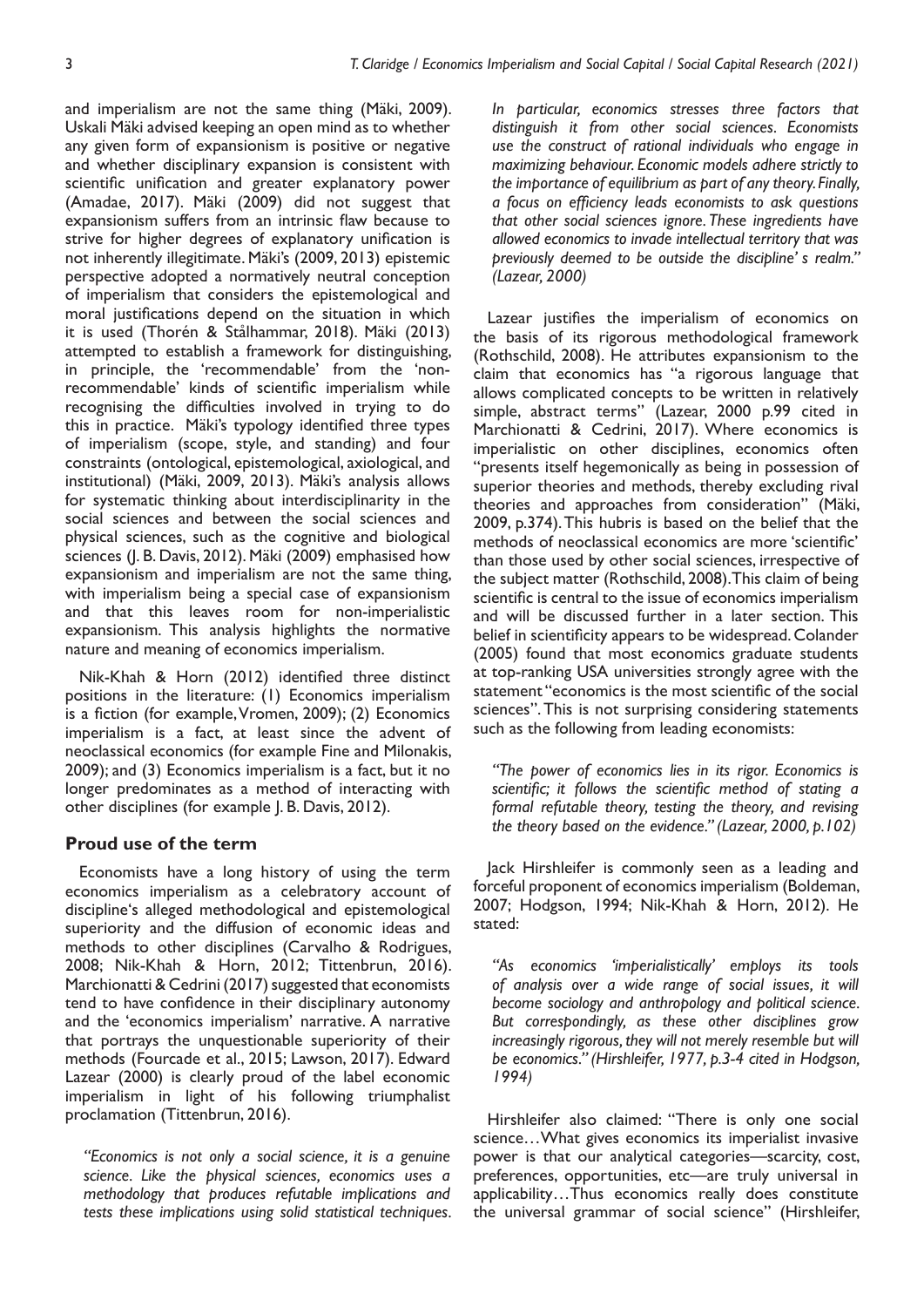#### 1985, p.53 cited in Boldeman, 2007, p.6).

A number of promoters of economics imperialism were associated with the Chicago School of Economics (Marchionatti & Cedrini, 2017). Nik-Khah & Horn (2012) described how scholars such as Aaron Director, George Stigler, and Gary Becker, under the intellectual guidance of Friedrich Hayek, engaged in a number of imperialistic projects expanding economics to the realm of sociology, political science, and the law. George Stigler (1984, p.311) stated, "So economics is an imperial science: it has been aggressive in addressing central problems in a considerable number of neighboring social disciplines and without any invitations". Gary Becker (1976, p.8) claimed that "the economic approach is a comprehensive one that is applicable to all human behavior". Nik-Khah & Horn (2012), using Mäki's typology, suggested that scholars of the Chicago School practiced not only imperialism of scope but also the more objectionable imperialisms of style and standing. Hodgson (1994) claimed that Chicago is the origin of much of the economics imperialism, citing Elster at the politics department, Coleman in sociology, and Gary Becker and lack Hirshleifer as prominent members of the 'Chicago School' of economists.

Harold Demsetz suggested that economics engages in more imperialism than reverse imperialism in the following:

*"The strong export surplus economics maintains in its trade in ideas and methods with the other social sciences is an important indicator of the success of eco- nomics. Not much has been said about the source of this success, but it has been attributed largely to advantages offered to other social sciences by the economics tool kit. … The emphasis here is on the broad scope of phenomena that can be explained with our tool kit." (Demsetz, 1997, p.1)*

These uses of the term economics imperialism are indicative of the confidence that economics has developed through its relative isolation from other disciplines and on the basis of the claimed scientific nature of its methods. For some authors, this is an unacceptable arrogance and hubris that will be explored in the next section.

#### **Pejorative uses of the term**

As identified above, expansionism is not necessarily negative and can represent a scientific ideal, however as noted by Mäki, there can be non-recommendable kinds of expansionism that are often termed imperialism. As noted previously, many of the pejorative uses of the term economics imperialism are associated with criticism of economic approaches, which will be addressed in a later section. This section will address the pejorative uses of the term and general problems of non-recommendable kinds of expansionism.

There is little doubt that economics has expanded its scope well beyond its traditional disciplinary boundary to explain other social phenomena in the domain

of other disciplines (Pinto, 2016). This is evidenced by the use of the term economics imperialism by prominent economists as discussed above. However, the appropriateness of such imperialism has been a controversial topic, with critics using the term to call for a radical rejection of the trend, for example, Ben Fine and coauthors (2000, 2002b, 2008a; Fine & Milonakis, 2009). A common view, building on Mäki's epistemic approach, is that economics imperialism should be resisted when it is epistemically or morally harmful (Rolin, 2016). The epistemic harms of economics imperialism can include deterministic and axiomatic methodologies that are disconnected from reality (Rothschild, 2008) and impoverished accounts of human action (Dupré, 2001). Moral harms of economics imperialism can include the suppression of viable alternatives (Thorén & Stålhammar, 2018), the failure to respect other scholars (Mäki, 2013), and the violation of autonomy, exploitation, and failures to account for important phenomena in society (Clarke & Walsh, 2013).

Frequently the use of the term is associated with concerns about the application of economic approaches to non-economic phenomena, particularly the appropriateness of 'scientific' methods in the social sciences. The critics who use economics imperialism tend to argue that by starting with assumptions of utility maximisation as the foundation of human action, economics excludes the nuances available in other disciplines and is therefore incapable of interpreting real-world phenomena (Marchionatti & Cedrini, 2017). Barry (2015, p.15) described the problem as the assumptions and value judgements that are "smuggled in and conveniently forgotten". This section will briefly identify the eminent uses of the term, and a later section will deal with the criticism of economic approaches on which these uses are based.

Some of the most vocal authors against economics imperialism include Ben Fine (2000, 2002b, 2008a; Fine & Milonakis, 2009), John B. Davis (2006, 2012, 2014, 2016), John Dupre (1994; Dupré, 2001), Geoffrey Hodgson (1994, 2011) and Uskali Mäki (2009, 2013) although it should be noted that Mäki has called for a normative and epistemic evaluation of imperialism.

Clarke & Walsh (2009, p.203) made the argument that "scientific imperialism causes us to fail to appreciate the irreducibly pluralistic nature of human values". The lack of explanatory power is even identified by imperialists. Fine & Milonakis (2009, p.34) described how "Hirshleifer (1985), as a most ardent economics imperialist of the Becker-type, has recognised that redefining all behaviour as rational or setting aside as non-rational all that cannot be explained, is to have no explanation at all." Rothschild (2008) discussed how economics imperialism often involves a claim of dominance of a given methodology on the basis of its affinity with methods used in parts of physical science and therefore claims to its superiority. Mäki (2009, p.376) suggested that critics of economics imperialism such as Blaug (1992), Green & Shapiro (1994), and Udéhn (1992) argue that "much of it is based on ad hoc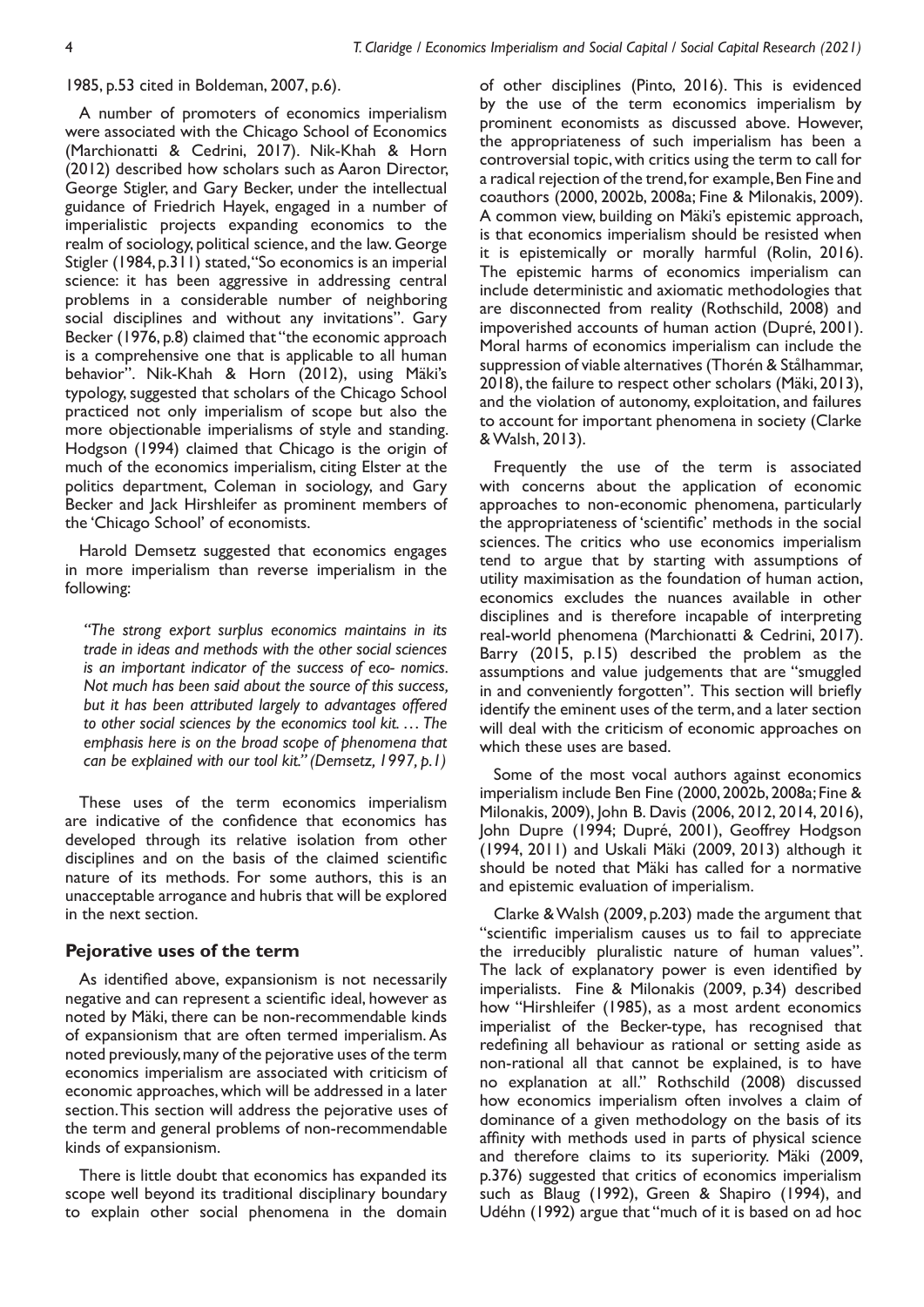moves of introducing empirically unwarranted auxiliary assumptions with the purpose of ensuring that the model fits with the data".

Carvalho & Rodrigues (2008) stated that economic imperialism is an extreme version of a tendency to universalize and naturalize 'the market' and the egoistic motivations that individuals supposedly exhibit within it. This idealisation of the market disregards the imperfections of human activity and describes a world that does not exist, and that is radically different from the one we inhabit (Boldeman, 2007). Pinto (2016, p.443), describing the economics approach to social epistemology, suggested that "we have good reasons to doubt the appropriateness of the incursion of economics into social epistemology, insofar as economics' attempt at explanatory unification fails to express *significant* human interests" (emphasis in original). Perry-Kessaris (2011, p.403), in describing the extent of economics imperialism in the law and development found that it is "deeper, broader and more troubling than most have suspected".

Ben Fine has proposed another analogy for the application of economics to the social sciences; that of 'zombieconomics'. He described this as a new form of economics imperialism based on market and institutional imperfections (Fine, 2009). The explanation for why zombieconomics:

*"This is because it is both alive and dead at the same time. It is alive in the sense not only of aggressively and crudely, if not savagely, occupying its own territory and subject matter to the exclusion and absorption of competing paradigms but also through its increasing appetite for the flesh of other disciplines that it both infects and converts to its own nature with only limited traces remaining of what has been destroyed. By the same token, it is intellectually dead, having nothing new to offer other than parasitic extension of its principles to new applications." (Fine, 2009, p.888)*

Dupré provided an explanation for how expansionism can result in an idea losing its capacity to provide illumination and thereby becoming a bad idea in application to latter domains. Scientific imperialism is "the tendency to push a good scientific idea far beyond the domain in which it was originally introduced, and often far beyond the domain in which it can provide much illumination" (Dupré, 2001, p.74).

The pejorative uses of the term economics imperialism tend to be on the basis of neoclassic economics lack of pluralism, lack of methodological debate, and the perceived indiscriminate application of established axioms. This could be perceived as unscientific, the opposite of the common claim of economics.

## **Claims of economics scientificism**

As noted above, many of the claims of methodological and epistemological superiority of economics imperialism relate to the claimed scientific nature of economics.

Imperialists believe that economics is more developed and more advanced in its theoretical development (Buckley and Casson, 1993 cited in Marchionatti & Cedrini, 2017). Lazear (2000, p.102) stated this claim explicitly in saying, "economics is scientific; it follows the scientific method of stating a formal refutable theory, testing the theory, and revising the theory based on the evidence". Despite these claims, Lazear (2000, p.203) admitted that "the weakness of economics is that to be rigorous, simplifying assumptions must be made that constrain the analysis and narrow the focus of the researcher". Mäki (2009) pointed out that Lazear's claim is an anachronism since most philosophers and scholars of science have long ago pointed out major problems in the project of characterizing the scientific method in terms of formal refutable theory. Therefore Lazear's hubris is largely unfounded (Tittenbrun, 2016).

*"Economic imperialists may believe that they will emerge victorious. I don't think so, but if they do, theirs will be a Pyrrhic victory, won at the price of an almost complete loss of substance." (Udéhn, 1992 cited in Fine & Milonakis, 2009)*

Despite what economists tell us about the 'scientific' nature of economics, Mäki (2021) outlined how empirical criteria play only a limited role in theory development. Fine (2019) suggested that economic assumptions are often introduced that suit the theory rather than the evidence. Amartya Sen (1996), in commentary of Tibor Scitovsky's (1976) book *The joyless economy,* discussed how the economic approach to behaviour, the assumption of rationality, is not a scientific approach and is actually unscientific since it ignores observed behaviour and makes assumptions on theoretical basis alone. Marchionatti & Cedrini (2017) explained how economics imperialism rests on the ideological (not scientific) hypothesis that the best conception of human experience is that of *homo economicus.* Lawson's (2017) conclusion that successful methods in the natural sciences are generally unsuitable for use in social science runs contrary to the entire aspirational foundation of economics as a 'science'. Fullbrook (2009) suggested that if Lawson's conclusions were applied, it would reform and fundamentally change the entire program of economics. Fine (2009, p.886) stated that "as a discipline mainstream economics is increasingly subject to an esoteric and intellectually bankrupt technicism that is absolutely intolerant of alternatives and only allows for them to survive on its margins".

There is now overwhelming evidence that humans do not act rationally in the sense of following the economic axioms; they systematically deviate from expected utility maximisation (Frey, 1993). This is widely, if not unanimously accepted outside of economics, but economists persist with this fallacy by adding something to account for deviation, such as imperfect markets or non-expected utility, and carry on with the core premise (Fine & Milonakis, 2009). The disconnection between economic approaches and reality has been discussed by prominent economists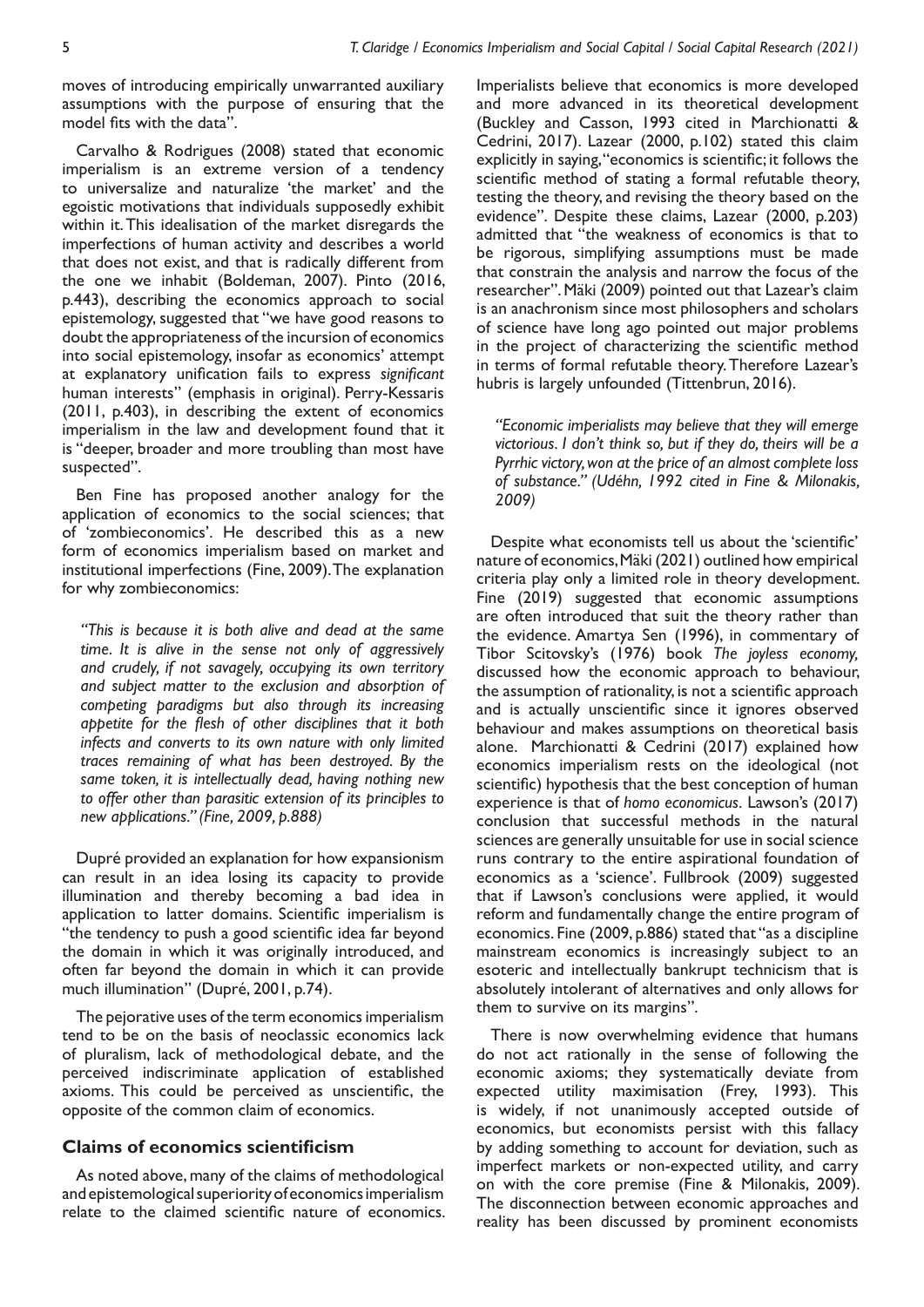such as Milton Friedman having stated: "economics has become increasingly an arcane branch of mathematics rather than dealing with real economic problems", and similarly Ronald Coase "existing economics is a theoretical [meaning mathematical] system which floats in the air and which bears little relation to what happens in the real world" (Snowdon & Vane, 1999 cited in Fullbrook, 2009). This disconnection undermines the claims of economic scientificity since the essence of science is that scientists pursue an understanding of the world (Mäki, 2021). As Coase (1988) suggested, choice theory in economics tends to leave consumers without humanity, firms without organization, and even exchange without markets. Clearly, economists choose the theories they utilise, and they leave others unchosen (Mäki, 2021). Milonakis & Fine (2012) discussed the choice of theories required to support neoclassical axioms and models: "If… the social environment is explicitly and substantively taken into account, then the individual no longer resides in an empty space, and homo economicus loses its theoretical legitimacy, even as a fictitious construction" (ibid, p.483). It has been apparent for a long time that the idea that individuals maximize their utility as a universally applicable theory of human behaviour has become extraordinarily trivial and lacking in content (Hodgson, 1994).

There is a historical context for economics considering their discipline scientific. From the marginalist revolution of the mid-nineteenth century, economics has considered itself methodologically equivalent to physics (Fullbrook, 2009). However, whereas physics develops and selects methods on the basis of the nature of the phenomena that it studies, economics does not (ibid). Despite economics considering itself akin to physics, the scientific practices in each discipline are very different. Morgan (2017, p.162) discussed how physics "has maintained an environment conducive to the combination of truthseeking as aboutness and an environment encouraging and nurturing a commitment to truth-seeking rooted in actual practice". Meanwhile, economics has narrowly pursued established axioms. Fullbrook (2016) suggested that economics' interest in choice behaviour has, for the most part, been far removed from the spirit of empirical, let alone scientific, inquiry. Mäki (2009) concluded that economics imperialism is too dogmatic and arrogant to be acceptable considering the nature of social setting and the complexities and uncertainties involved in studying it. This is based on a common complaint about economics throughout its history that difficulties such as the degree of abstraction and isolation, the slack between theory and evidence, and the resulting difficulties with controlling theorizing by empirical means have been "evaded by settling on theories that are nothing but imaginary fictions" (ibid, p.376).

Lee Boldeman (2007) suggested an explanation for the appeal of economics maintaining its scientific image:

*"In our society, however, it is the scientist who has displaced the priest as the moral exemplar and the person who keeps humanity in touch with something beyond us —the 'really real'. This explains the desperate anxiety of numerous disciplines, including economics, to be seen*  *as being 'scientific'. This becomes particularly dangerous when combined with intellectual and spiritual arrogance." (Boldeman, 2007)*

The discussion of economics adherence to scientific principles, or lack thereof, is a discussion with an increasing number of prominent voices. Particularly the work of Fullbrook and Lawson for example, is difficult to ignore or it seems to refute with any valid arguments. Not only was the goal of being scientific ill-conceived, but economics has also failed to uphold scientific ideals and has devolved into deeply flawed practices that are disconnected from reality and the spirit of scientific inquiry.

#### **Disciplinarity and pluralism**

Economics imperialism concerns the relationship between disciplines and the appropriateness of expansionism. Key to these concerns is the exclusion and absorption of competing paradigms (Fine, 2009) or antipluralism (J. Davis, 2014). John Davis (2014) discussed how anti-pluralism is a force operating in economics to defend specific deep conceptual structures that excludes reasonable debate over what methods of analysis are admissible. He described these conceptual structures and methodological values as 'untouchables', concluding that "pluralism does not operate in any significant way in economics because of certain forces operating in economics that push methodological debate to the side" (J. Davis, 2014, p.496). Fullbrook (2016) suggested that the pursuit of any single framework becomes a straightjacket that tends to exclude and eliminate alternative methods of investigation and means of interpreting reality. Morgan (2017) described this practice as 'anti-knowledge' since theory and methods are produced and reproduced based on fundamental assumptions and restrictions that are profoundly unrealistic. "'Progress' becomes a matter of deviations from profoundly unrealistic initial assumptions and restrictions, and so remains wedded to them" (ibid, p.162). Fine & Milonakis (2012), in agreement with Fleetwood (2006), believed that mainstream economics is in a state of methodological chaos, in part due to the neglect of methodological debate and critique, and the resulting lack of rigour. For Fullbrook (2016), pluralism is not the enemy of truth but instead is the companion of truth-seeking. There does not need to be a conflict between achieving ontological unification and avoiding the suppression of viable alternatives (Thorén & Stålhammar, 2018).

Both Fullbrook (2009, 2016) and Lawson (2017) are aware that the a priori acceptance of theory, without need to justify or renew its connection to reality or relevance, is an impediment to progress in economics (Morgan, 2017). The application of this practice, through economics imperialism, to the rest of the social sciences is a cause for concern for many scholars. Boldeman (2007) discussed how knowledge of social science requires the acceptance of diversity and a multitude of ways of knowing. He identified that the social sciences are composed of "schools", "paradigms", "research programmes", "approaches", or "theories"; none of which has a monopoly on knowledge (ibid, p.7). This is clearly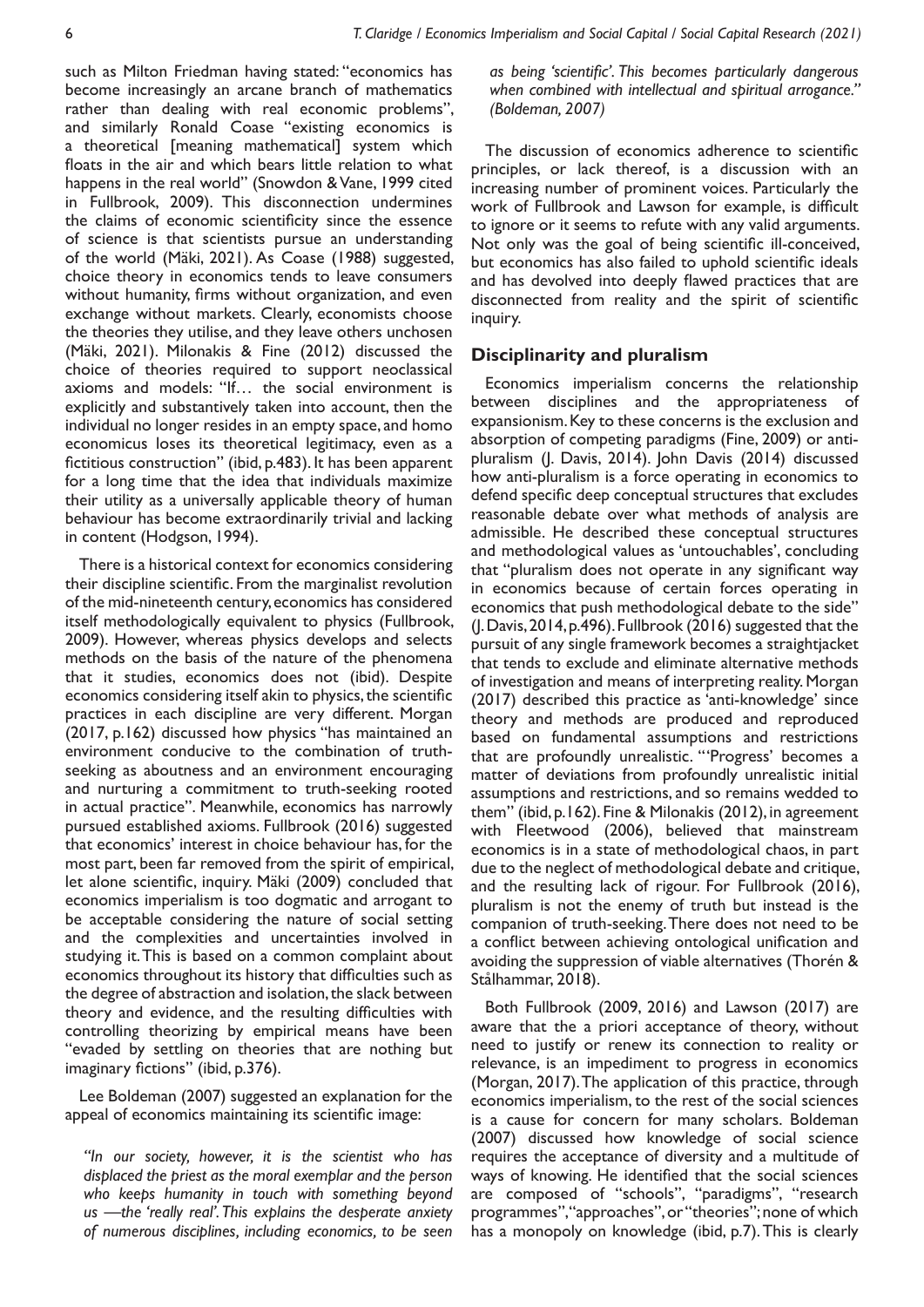incompatible with the dominant trends in mainstream economics. What is needed is a reflexive pluralism that is now so evidently lacking in the economic mainstream. There should be openness to alternative ways of seeing and alternative types of knowledge regardless of what is being investigated. The work of Edward Fullbrook on narrative pluralism and Tony Lawson on the ontological foundations of economics are instrumental to improving our understanding of these processes and their importance.

Gross & Simmons (2007) found that economists are the only social scientists who are inclined to disagree with the idea that interdisciplinary knowledge is better than knowledge obtained from a single discipline (cited in Marchionatti & Cedrini, 2017, p.1). Economists tend to view their own discipline as scientific on the basis of its mathematical formalism and extensive use of statistical testing. However, from outside the discipline, the methodology, methods and assumptions of economics are generally perceived as both alien and unacceptable (Fine, 2004). For noneconomists the gap between the theoretical 'homo economicus' and the real world is considerable (Rothschild, 2008). This reinforces the separation of disciplines. Fullbrook encourages us to consider that theories rest on abstractions from a complicated reality, so this alone is not reason for rejecting a theory.

*"Neoclassicism is neither a useless nor an inherently intolerant, antiscientific undertaking. Pretending that economic agents are radically different from how they are offers one point of view, even if a narrow one, from which to study economic reality" (Fullbrook, 2016, p.61)*

Driven by the belief in the superiority of a particular form of scientific inquiry, economics has become closed to alternative ways of knowing and other explanations for understanding social phenomena. This anti-pluralism has reinforced the perceived boundaries between disciplines, with economic theorising becoming alien to non-economists and often perceived as grossly disconnected from reality. The imperialism of economics inevitably carries much of the technical apparatus of economics, which tends to limit pluralism and, therefore, potential explanatory power.

# **Examples of economics imperialism**

Several examples of economics imperialism are cited in the literature. Amadae (2017) suggested they include the work of Anthony Downs (1957) on democracy, James M. Buchanan & Gordon Tullock (1962) on social contract, Thomas Schelling (1960) on law and conflict, Michael Taylor (1976) on cooperation, and Russell Hardin (1982) on collective action. Fine & Milonakis (2009) identified three phases of economics imperialism: (1) an old 'as if' market-style associated with Gary Becker, the public choice theory of James Buchanan and Gordon Tullock, and cliometrics; (2) a

more 'revolutionary' form of economics imperialism based on the information-theoretic economics of George Akerlof and Joseph Stiglitz, and the new institutional economics of Ronald Coase, Oliver Williamson and Douglass North; and (3) an economics imperialism of 'freakonomics' where economic theory is applied to anything and everything on the basis of the shallowest principles. These stages of economics imperialism will be discussed further in a following section.

While there is no shortage of economics imperialists identified in the literature, there is no doubting the impact of Gary Becker's deliberate efforts from the end of the 1950s onwards to build an "economic approach" suitable for the interpretation of a wide variety of social phenomena (Marchionatti & Cedrini, 2017). Becker's approach "treats all economic *and* social phenomena as if they could be reduced to optimising individuals interacting as far as possible as if a (more or less perfect) market were present" (Fine, 2010, p.17 emphasis in original). Becker clearly changed the cross-disciplinary discussions between economics and the other social sciences, ending what Swedberg (1990) described as the end of an era of mutual ignorance between economists and other social scientists. In the 1950s when Becker started his campaign to treat everything social as if it were a market, most economists were sceptical (Perry-Kessaris, 2011). George Akerlof, commenting on Becker-type analysis, suggested that he learnt to spell 'banana' but not when to stop (Swedberg, 1990, p.73). Swedberg's (1990) *Economics and Sociology: redefining their boundaries: conversations with economists and sociologists* also included comments from other prominent economists:

• Jon Elster (p.238) 'the mindless application of rational choice theory to everything';

• Amartya Sen (p.264) 'Becker's tools have been chosen on the ground of their alleged success in economics, but they are too narrow and do not have much predictive and explanatory power even in economics';

• Thomas Schelling (p.193–4) 'I myself don't find Becker's work so helpful … he is completely satisfied with the traditional economic model of rational behavior … what annoys me about Becker, and maybe your term, "imperialism", somewhat catches it, is that he doesn't think there is anything to learn from outside economics'; and

• Robert Solow (p.276) 'my nagging feeling is that what he gets … oscillates between the obvious and the false' (cited in Arestis & Sawyer, 2004).

Despite this criticism, Becker's claim that the economic approach provides a rigorous framework for the analysis of all social phenomena, his work energised economics imperialism (Hurtado, 2008). Perry-Kessaris (2011, p.405) identified how Becker's economic approach to human behaviour provided an "analytical framework by which parachuting economists could orient themselves in the yet-to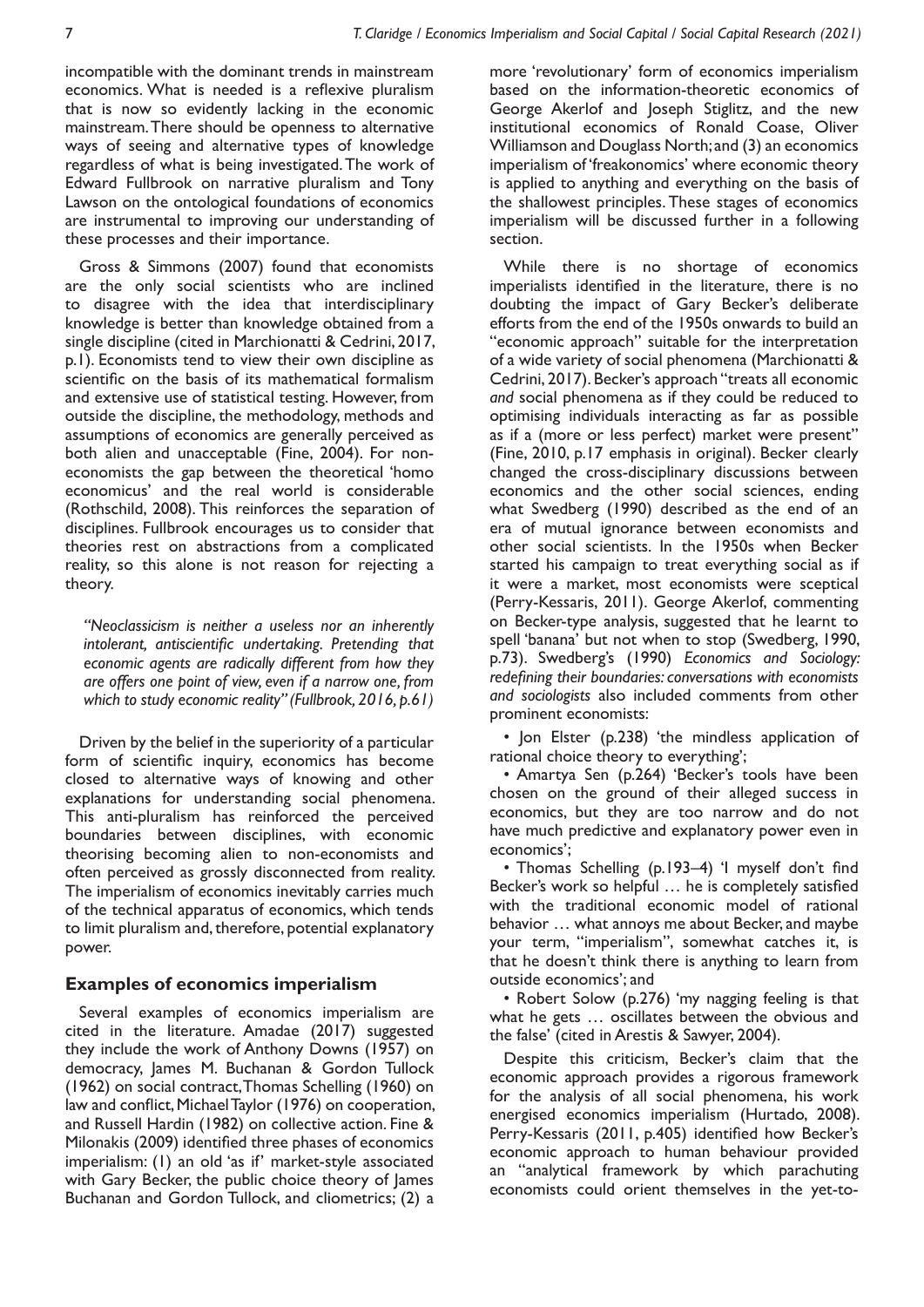be conquered social wilderness". This had the added effect of further reinforcing the resolute belief in the superiority of the economic method and the confidence for economists to go forth and apply this method to any context (ibid).

Becker's project and the belief that the principle of utility could be applied to every aspect of human behaviour had the effect of transforming economics into a method of general analysis of behaviour (Hurtado, 2008). Economics was no longer defined according to its subject matter but according to its method (Fine & Milonakis, 2009). As noted previously, debate over economic method and methodology has been almost entirely abandoned by the mainstream (Fine & Milonakis, 2012). This leaves a method that is correct unless proven otherwise and that is not interrogated for its relevance or connection to reality.

Fleury (2012) provided a detailed account of Becker's early interest in social issues and a passing contemplation of changing to study sociology in his undergraduate. However, he persisted in economics and indoctrination into economics and particularly Friedman's price theory at the University of Chicago (ibid). When he was given a joint appointment at the Sociology Department at Chicago University in 1983, this gave, in his view, a signal to the sociology profession that the rational choice approach was a respectable theoretical paradigm (Perry-Kessaris, 2011). Becker eventually received a Nobel Prize for his imperialism (Fine, 2019a).

Gary Becker was a forerunner in the use of social capital, prior even to James Coleman's interest in the concept (Fine, 2010). Becker was already strongly associated with human capital theory, and he saw social capital as a generalization of personal capital (freely chosen experiences) which is itself a generalized form of human capital (which is confined to education and skills) (Fine, 2004). But the intellectual climate at the time, in the early 1990s, was not conducive to Becker's explicit imperialism, and Becker's influence on the conceptual development of social capital is now almost completely ignored (Fine, 2010). Fine (2010, p.43) suggested that Becker was seen as "an embarrassment because of his honest and fanatical commitment to the principle of utility maximisation as the single explanatory factor for all economic and social phenomena in an as-ifperfectly-working market environment". Coleman's (1990) approach, although explicitly based on rational choice sociology, was more palatable although was largely displaced by Putnam's (2000; Putnam et al., 1993) approach that effectively obfuscated the underlying economics. Fine (2010, p.47) stated that "Putnam's break with rational choice is definite but limited".

Writing in 1994, Geoffrey Hodgson commented on the acceptance within sociology of ideas imported from neoclassical economics, citing James Coleman's (1990) work on social capital as involving "rational choice approach applied wholesale to 'sociological' phenomena" (Hodgson, 1994, p.22). Hodgson (1994) suggested that sociology had, up to that point, had strong traditions of theoretical pluralism and of criticism of the rational choice approach, making the positive reception to

Coleman's work alarming.

## **History of economics imperialism and changing economics**

Economics imperialism is the result of shifting attitudes on the part of economists regarding the discipline's scope (Davis, 2012). Changing attitudes was the product of increasing confidence in its universality and the belief that economics can explain phenomena not previoulsy within its scope (ibid). Fine (2013) suggested the logical origins of economics imperialism lie in its historical logic, which will be briefly explored in this section. Economics has changed significantly since the Enlightenment and the writing of Adam Smith. For many non-economists, the current state of economics is foreign, possessing a particular language and method, making it difficult to meaningfully engage with. But it has not always been this way. Many authors have thoroughly explored the history of economic thought and documented the key thinkers and their influence over time (for example, see Boldeman, 2007). This section will only briefly identify the key junctures identified in the literature relative to economics imperialism. This historical context is important for understanding how we have come to this point in time and the depth and significance of paradigmatic beliefs. The economic history literature contains extensive discussion and often disagreement about the relative meaning of different scholars' work and the significance and influence of this work on economic thought. While interesting, this article is interested in the broad trends and changes in economic thinking rather than specific details of economic history.

In their description of economic history relevant to economics imperialism Fine & Milonakis (2009) mapped out a broad trend of reductionism within economics followed by expansionism into other social sciences. They suggested that although starting with the broad socially and historically constituted political economy, economics has gone through a period of sustained and radical reductionism, creating a theory that had universal applicability, allowing for its broad expansion (ibid). The key changes in economic thought identified in the literature are the marginalist revolution of the 1870s, the formalist revolution of the 1950s, and the new classical economics of the 1970s (Fine, 2017).

## **Prior to the marginalist revolution – the political economy**

In the time of Adam Smith, John Stuart Mill, and Karl Marx, the economy was treated as part of its wider social and historical context (Fine & Milonakis, 2009). Fine & Milonakis (2009, p.9) believed that "in such a setting, the question of economics imperialism(s) did not arise. More than that, it was irrelevant." Perry-Kessaris (2011) suggested that at this time, the field was dominated by the 'easy mingling' of economic and social topics. Fukuyama's (1995, p.13) observation that "as Adam Smith well understood, economic life is deeply embedded in social life, and it cannot be understood apart from the customs, morals, and habits of the society in which it occurs. In short, it cannot be divorced from culture". Evensky (2005, p.203) concluded that "Adam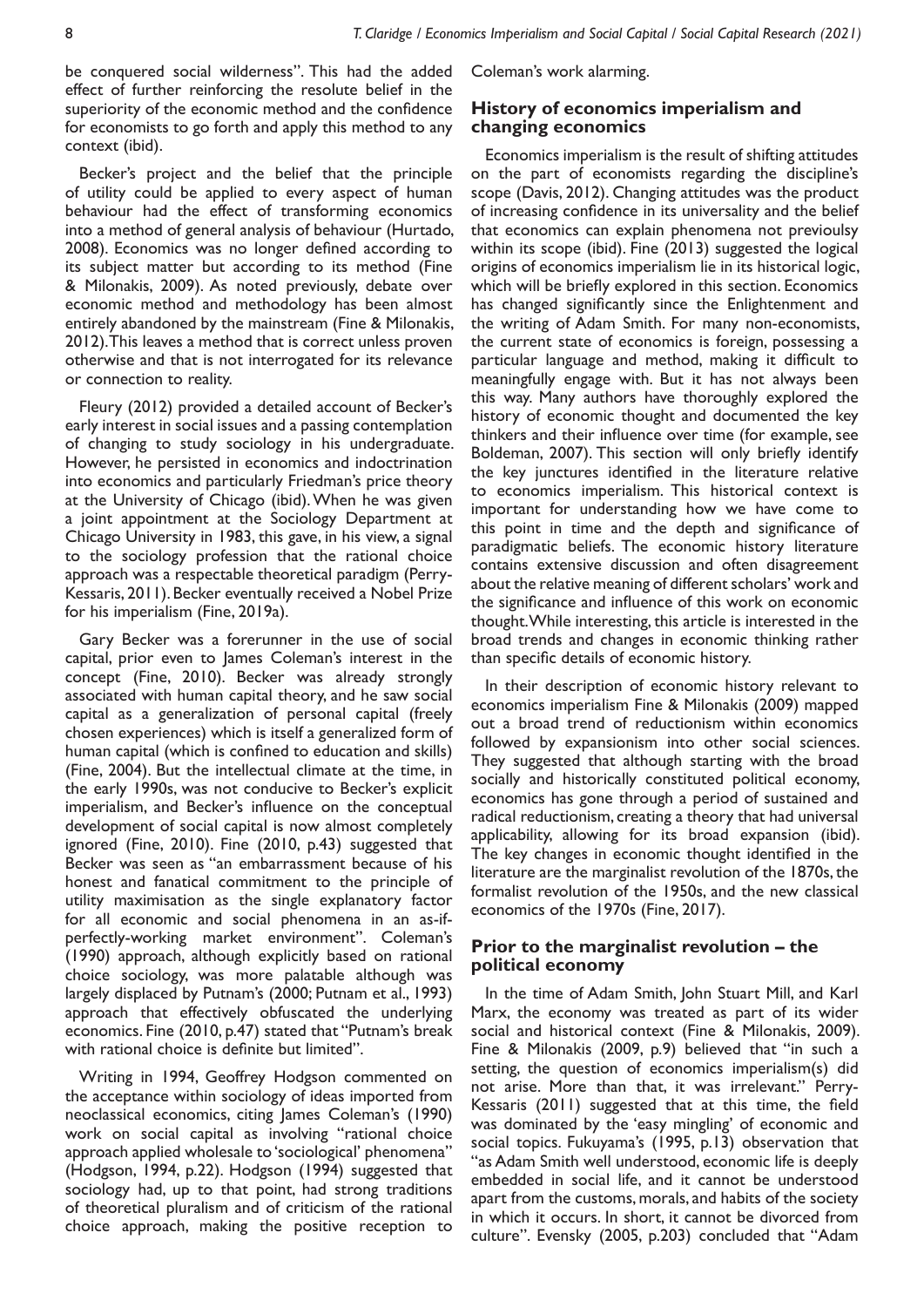Smith was not an economist offering a materialist vision of humankind's progress based on the *homo economicus* assumption". Instead, he suggested that "Smith was a moral philosopher modelling a complex coevolution of individuals within a simultaneous system of social, political, and economic institutions" (ibid, p.203). Hurtado (2008) argued that economics now shares little with its heritage as part of moral philosophy. Amadae (2017, p.143) found that economics imperialism does not date to the origin of the discipline by stating:

*"Economics imperialism is not that of Adam Smith's supply/ demand analysis; it is not the neoclassicals' formalization of diminishing marginal utility; nor is it Keynesianism or macroeconomics. The economic method underlying the late 20th-century domination of economics over other disciplines is specifically the game theory revolution which encompasses expected utility theory as an intrinsic part."* 

Therefore, economics imperialism is a relatively recent phenomenon, relative to the Enlightenment and the work of Adam Smith, who is often considered the founding father of economics (Boettke et al., 2006). Fine & Milonakis (2009) identified that imperialism first emerged within mainstream economics in the 1930s but only became influential from the late 1950s. The influence of economics imperialism has continued to increase, with economists themselves remaining "sceptical of its scope and, at least to this extent, respectful of other disciplines, well into the late 1980s" (Fine & Milonakis, 2009, p.9). However, Marchionatti & Cedrini, (2017, p.2), in disagreement with Fine and Milonakis (2009), stated: "to the contrary, we advance the thesis that an imperialist orientation characterizes economics since the dawn of the discipline with Adam Smith". Despite this contrary argument, there is general agreement that economics imperialism has increased in its range and scope since the 1950s.

#### **The marginalist revolution of the 1870s**

The marginalist revolution marked the classicalneoclassical transition (Birken, 1988; Kjosavik, 2003), displacing the political economy of the likes of Smith, Ricardo and Marx with the conception of optimizing individuals that was to become neoclassical economics (Fine, 2017). Jackson (2013, p.7) stated that "the atomism, rationality assumptions, static theories, market-clearing equilibria and focus on resource allocation were alien to the classical school".

Hodgson (2011, p.357), in analysis of Fine & Milonakis (2009) and Milonakis & Fine (2009), surmised that the authors claimed that the marginalist revolution eventually led to:

a) the adoption of methodological individualism;

b) the depiction of the individual as a rational, utilitymaximizer;

c) the depiction of the individual as ''asocial'' and the removal of the ''social'' from economics;

d) the removal of the historical dimension from economics;

e) increasingly deductivist and ahistorical approaches

to theory; and

f) a narrower redefinition of economics as the science of prices and the market.

It should be noted that Hodgson (2011) did not fully agree with these conclusions, but this list provides a good summary of Fine's & Milonakis' position. It should also be noted that the marginalist revolution was not a sudden event but a gradual and incremental process from the 1830s to at least the 1890s, with the term "marginalist revolution" not invented until well into the 20th century (Hodgson, 2011).

According to Fine (2008a) the marginalist revolution gave rise to the "technical apparatus associated with a utility function to explain demand and a production function to explain supply, and corresponding marginal utility and productivity". Milonakis & Fine (2009) identified the important influence of thinkers such as William Stanley Jevons (1835–82), Léon Walras (1834– 1910) and Carl Menger (1840–1921). Fine (2019b) leans more towards the influence of Marshall rather than Jevons, Menger and Walras, particularly because Marshall's *Principles* [1890] detailed the technical apparatus and was the main microeconomic textbook until the end of the 1930s. During this period, economic theory developed a foundation of rationality, equilibrium and methodological individualism (Srakar et al., 2020). Milonakis & Fine (2009) identified that marginalism involved a triple reductionism: (1) an individualist reductionism, (2) an asocial reductionism, and (3) an antihistoricist reductionism. This period also consolidated the emerging divisions between economics and the other social sciences (Fine, 2007a), with economic sociologists such as Weber and Durkheim worried at the asocialisation and ahistoricisation of the increasingly dominant approaches (Perry-Kessaris, 2011).

#### **Isolation and reduction – perfecting the new economic method**

Fine & Milonakis (2009) discussed how after the marginalist revolution, the economic became synonymous with rationality, defining the social as the residually non-rational. This process was driven by the aim of economics building an 'exact' science, and this meant isolation from other social spheres (Milonakis & Fine, 2009). This narrowing of economics created the space for the emergence of sociology and other social sciences to deal with the non-rational aspects of human behaviour (ibid). During this period, 'sociologists increasingly shied away from economic topics – which they perceived to be the domain of professional economists' (Swedberg & Granovetter, 1992, p3-4 cited in Perry-Kessaris, 2011, p.404). Once separated, attempts to create some unity between them seemed doomed to fail, for example, Weber's and Schumpeter's program of social economics (Fine & Milonakis, 2009). Also, in this period, Robbins's (1935 [1932]) definition of economics as 'the science which studies human behaviour as a relationship between ends and scarce means which have alternative uses' inspired the first use of the term economics imperialism by Souter (ibid).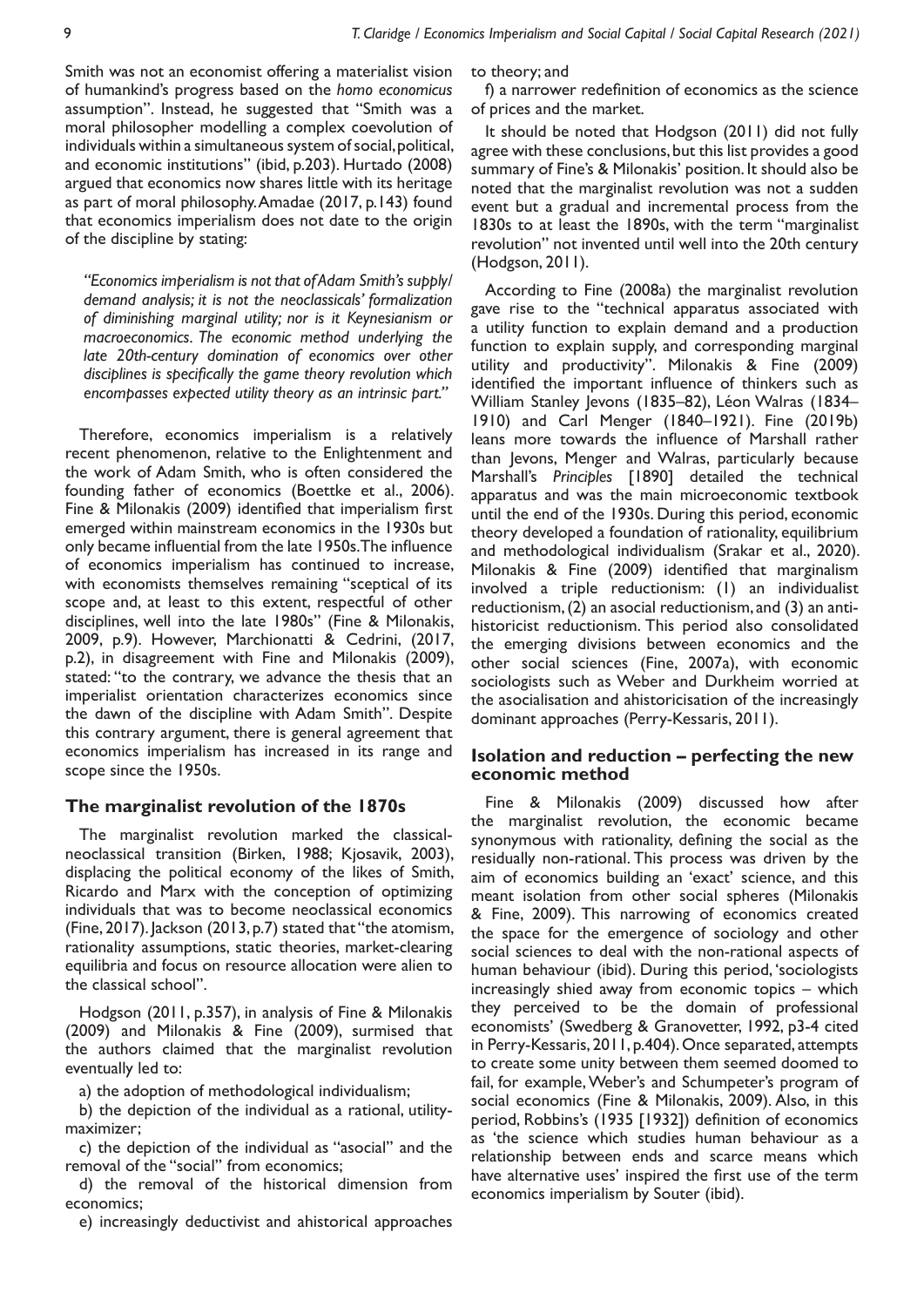## **The formalist revolution of the 1950s**

It took time for the technical apparatus associated with neoclassical economics, in the form of an increasingly formalistic, axiomatic and deductive analytical framework, to become both perfected and fully accepted within the discipline itself (Fine & Milonakis, 2009). As discussed above, this involved "a prodigious reductionism across a number of dimensions" (ibid p5). Fine (2019b, p.134) described this a "process an *implosion* – for it involved making whatever assumptions are necessary to be able to derive meaningful results, assumptions such as fixed individuals, preferences, endowments, technologies, single motivation, fixed goods, etc., even technical assumptions within its own frame such as no externalities, increasing returns, concavities and imperfect competition" (emphasis in original).

The 1930s saw neoclassicism become dominant within economics (J. B. Davis, 2012). By the Second World War, the marginalist principles had been developed, accepted, and professionally adopted within economics (Fine & Milonakis, 2009). Milonakis & Fine (2012, p.484) stated that "*all* of the basic principles on which the formalist revolution was built, such as individual optimization and equilibrium, were children of the marginal revolution" (emphasis in original). Fine (2017) suggested that "macroeconomics took precedence over microeconomics as the leading field in deference to Keynesianism but, following what was called the formalist revolution of the 1950s, the mathematical methods of microeconomics increasingly held sway over macroeconomics as well".

Mark Blaug (1999, 2001, 2003) dubbed the decade after the Second World War as the formalist revolution in economics. This involved a preference for the form of an economic argument over its content reliance on mathematical modelling (Blaug, 2003). This and the increasing emphasis on microeconomics further consolidated the division between economics and the other social sciences (Fine, 2019b). Fine & Milonakis (2009, p.8) identified that by the 1950s economics had become sufficiently distinctive from other disciplines that "any expansion of its scope became blatant across multiple criteria of disciplinary divides, subject matter, method and conceptual content, etc.".

Fine (2013) discussed how for the first half of the 20th century, microeconomics, and its implosion of technique described above, was only a small part of economics, with (Keynesian) macroeconomics, applied economics, institutional economics, along with a range of more inductive and applied fields. Microeconomics was perceived to be totally inadequate for systemic analysis (ibid). The collapse of the post-war boom and the stagflation of the 1970s saw microeconomics gaining primacy in the discipline (ibid).

Ben Fine, through various publications, has suggested that economics imperialism has progressed through multiple phases with different characteristics. These phases will be discussed briefly below.

#### **The 1st phase of economics imperialism**

The establishment of microeconomics following WWII provided the technical apparatus for the first phase of economics imperialism (Fine, 2019b). It seeks to apply the technical apparatus of microeconomics not only to the market context (supply and demand) but to other economic and social problems (Fine, 2019b). However, the intellectual dominance of Keynesianism at this time suppressed the potential reach of this phase and many scholars within, and external to economics remained sceptical (ibid). Fine & Milonakis (2009) suggested that even economists remained sceptical of the scope of economics outside the discipline and, at least to this extent, respectful of other disciplines well into the late 1980s. However, the logics of economics imperialism was already emerging since once rational action is accepted as the basis of human experience, as it must in neoclassical economics, it must also be applied to other areas outside of economics. If this is not the case, then from the perspective of economic thinking, individuals must suffer split personalities – acting rationally in relation to the market but abandoning such rationality in other areas of life (Fine & Milonakis, 2009, p12).

## **The new classical economics of the 1970s**

The 1970s saw the rise of the monetarist counterrevolution most closely associated with Milton Friedman (Fine, 2019b). At this time, microeconomics was colonising the discipline of economics and pushing macroeconomics, and the various applied fields of economics were infiltrated or squeezed out (Fine, 2019b). Fine (2013, p.376) stated that "what are now standard elements in the economist's toolkit—such as game theory—were appropriately treated with suspicion for their destructive implications for the consistency and meaning of notions such as rationality". The change in attitude within economics is highlighted by the following: "In 1945 or in 1950, if you had seriously proposed any of the ideas and policies in today's standard neo-liberal toolkit, you would have been laughed off the stage or sent off to the insane asylum" (George, 1999).

# **The 2nd phase of economics imperialism**

The second phase of economics imperialism was built on a market imperfections foundation (Fine, 2019b). While the first phase treated the non-market as if market, the second phase treated non-market as if it were a response to market imperfections (ibid). This was far more widespread and palatable from the perspective of other social sciences since it did not reduce everything to the market (ibid). This process is articulately summarised by Fine & Milonakis (2009, p.9):

*"According to this new phase and form of economics imperialism, social entities emerge as a result of, and as a response to, the existence of market imperfections, especially informational ones. By this means economics has been enabled to address the social not as the extension of the perfectly working market but as the response to its imperfect working. Thus, economic and social structures, institutions, customs, habits, culture, and apparently non-*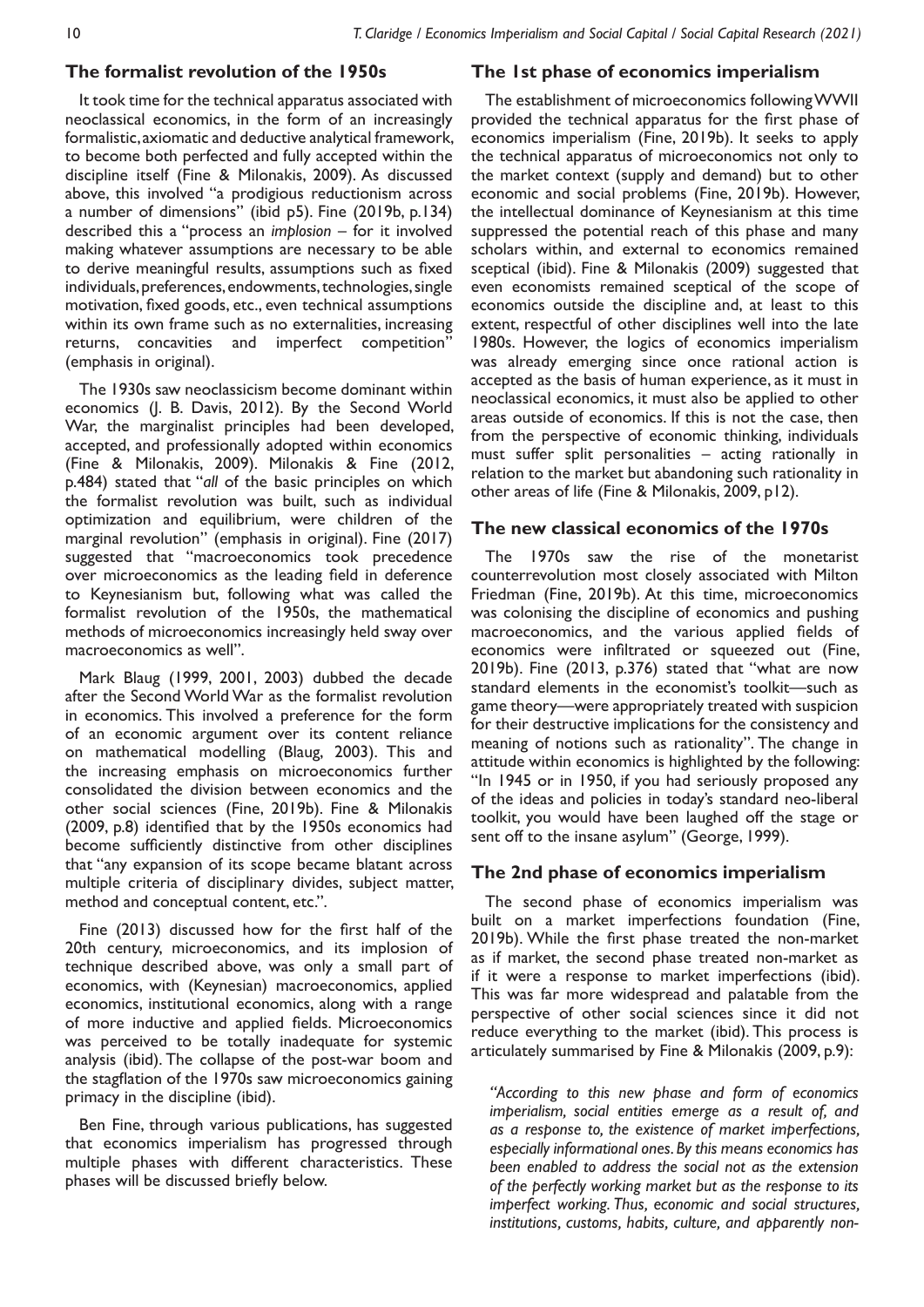*rational behaviour, are explained as the rational, possibly collective, sometimes strategic, and often putatively pathdependent, responses to market imperfections. By this means, mainstream economics has readdressed the social, allowing itself to appear more attractive to other social sciences."*

These changes gave rise to "the new economic sociology, the new welfare economics, the new institutional economics, the revitalisation of the new economic history (led by Douglas North with the startling claim that institutions matter), the new growth theory, and the shift from new to 'newer' development economics (and from Washington to post-Washington Consensus)" (Fine, 2019b, p.138). However, it required bringing back much of what had previously been omitted by the reductionism required to create the technical apparatus in the first place (Fine, 2013). Microeconomics and market imperfections allow any economic and social variable to be incorporated on the basis of optimising individuals (ibid).

The 2nd phase of economics imperialism did not mean that the technical apparatus of economics had been abandoned or even compromised in any way. The ontological foundations of mainstream economics remained unchanged and resolutely defended by the orthodoxy. This was the early part of what Fine (2019b) called a trend of "suspension" where the exclusive preoccupation with optimisation can be suspended but not discarded. This "suspension" is the third phase of economics imperialism discussed below.

## **The 3rd phase of economics imperialism**

By now, the technical apparatus of economics has become so strongly and unquestioning deployed it can incorporate inconsistent assumptions or conceptualisations and largely avoid criticism. This allows for "mixed theories in the formulation of the loosest of models – throw in variables and estimates, dovetailing with increasing presence of econometrics which allows a corresponding shift in meaning of model from theory to an equation or six" (Fine, 2019b, p.139). The lack of methodological debate that is typical in current economics, and the associated unquestioning acceptance of methodological individualism and utility maximisation, allows economics imperialism to proceed with ignorance. Fine (2019b, p.142) stated that:

*"With the latest phase of economics imperialism as suspension, we are all pluralists now – although it is commonplace to find that mainstream economists accept pluralism in principle (or as a strategic response to what is perceived to be uninformed grumbles) whilst the practice is to reject alternatives as unscientific by some unspecified criterion."*

The axioms remain present and implied, and the contradictions created by the inclusion of other factors or variables are rarely addressed. This is precisely what is common in the social capital literature, especially that which attempts to be 'scientific' by following the

economic ideal.

## **Change in economics and reverse imperialism**

The three-stage account of economics imperialism above is almost exclusively based on the work of Ben Fine and Dimitris Milonakis and commentators on their work. While their work is unique for its elaboration of various stages of imperialism grounded on the logics of historical economic thought, there are various other perspectives about the relationships between economics and other disciplines, including the possibility of reverse imperialism advanced by John B. Davis (2006, 2010). There is no doubt economics is changing, as discussed above with reference to new economic sociology, new institutional economics, behavioural economics, etc. It is, however, not clear what these new research fields mean for the relationship between disciplines and whether the core technical apparatus of economics is changing.

John King (2012) suggested there are four main positions in the literature for the status of change in economics: stasis, involution, fragmentation, or revolution. He stated, "mainstream economics has changed enormously since 1959, and continues to do so. But change is not synonymous with progress: heterodox economists often accuse the mainstream of retrogression, or at least *involution*, as its best theorists increasingly lose contact with reality and prefer to sharpen their mathematical tools rather than dealing with serious real-world issues" (ibid p.55 emphasis in original). Dow (2000) found that the theoretical core of mainstream economics is fragmenting, due in part to game theory and experimental economics reducing the dominance of general equilibrium theory. Colander et al. (2004, p.485) argued that "economics is moving away from a strict adherence to the holy trinity—rationality, selfishness, and equilibrium—to a more eclectic position of purposeful behavior, enlightened self-interest and sustainability". Crespo (2017) discussed the possibility of a "reverse imperialism" occurring which sees the importing of ideas from other sciences like psychology, sociology, neuroscience, biology, anthropology, and ethics. Citing John B. Davis, Crespo (2017 p.6) stated "we are now witnessing a slow reverse process that yields an emerging 'mainstream pluralism' consisting of different approaches that draw elements from different sciences outside economics". This was supported by Wojciechowska (2020, p.100) who stated that "economics is an interdisciplinary science, a science seeking new solutions, open to other academic disciplines". This is at odds with Fine & Milonakis' (2012) position that the core of mainstream economics is stable, with an extraordinary and intolerant commitment to model building and a familiar technical apparatus built around utility and production functions and methodological individualism.

Several authors acknowledge the difficulty of identifying current trends without the benefit of hindsight. Hands (2015) discussed many of the changes within economics, changes within the orthodox, heterodox, and changes that are difficult to classify. Although many of these changes have been happening for decades, it is too soon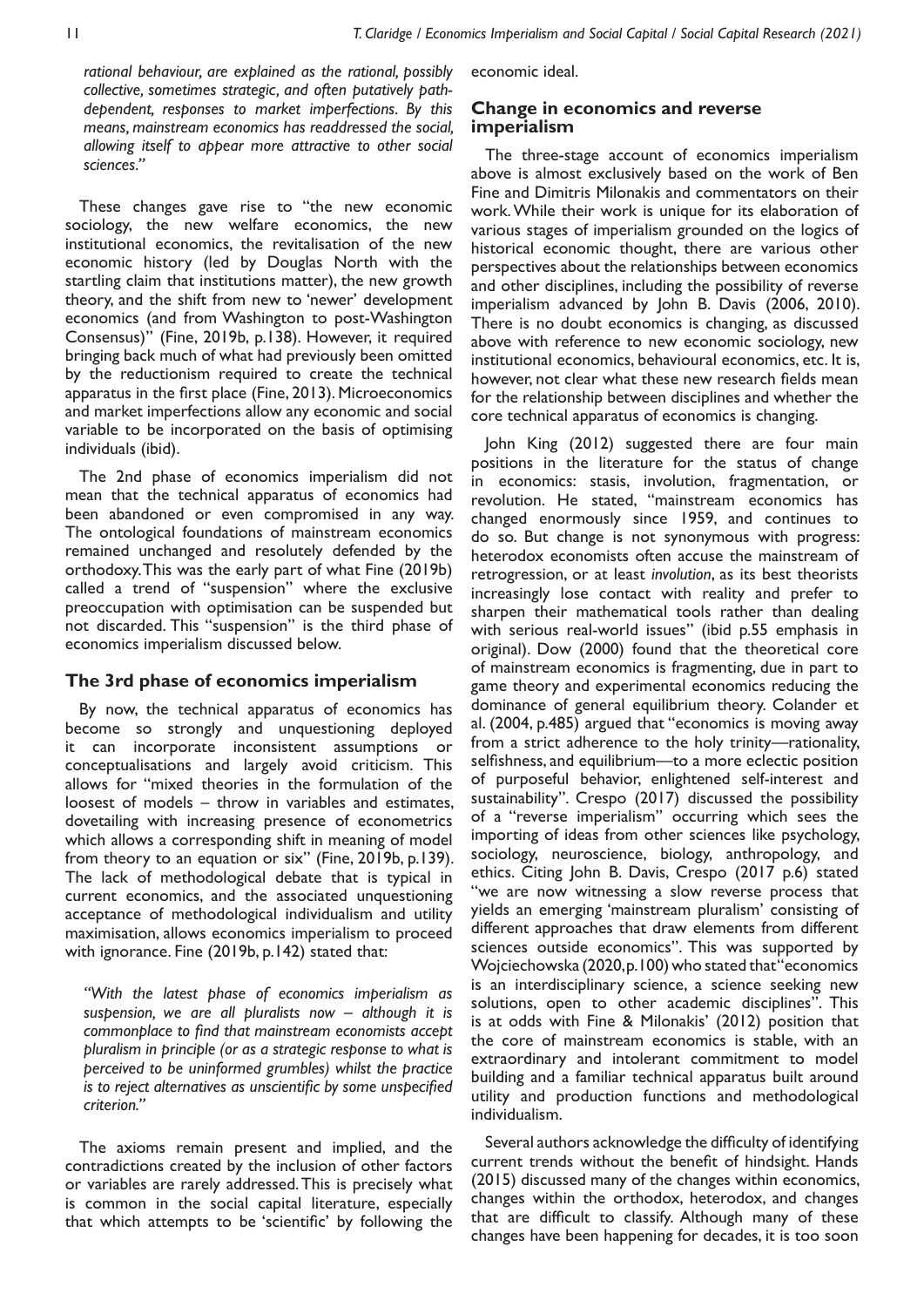to know whether they end up being revolutionary or reformist (ibid). Fine & Milonakis (2012) also suggested it was too early for definite answers and provided only tentative suggestions.

# **Wider implications of economic thinking**

The forces of economics imperialism should not be seen as innocuous operating only in areas of human activity such as academia. For more than 70 years, the theoretical constructions of economic facts have been presented as inevitable and natural (Baldissone, 2008). Carvalho & Rodrigues (2008) discussed how imperialistic discourses has created various metaphors through which a wide range of human interactions are perceived. We should be concerned about this "because the way we look at the world influences how we act upon it" (ibid, p.267). Clarke & Walsh (2013) identified the danger of the limited and distorted conceptions of human experience associated with scientific imperialism becoming self-creating. They stated, "Imperialistic economists and evolutionary psychologists may mischaracterise human behaviour now, but ironically enough, human behaviour may eventually be led to conform to these mischaracterisations" (Clarke & Walsh, 2013, p.350). This can occur when ordinary people are influenced by the discourse of imperialist economics such that they start to think of their own behaviour in economic terms. Clarke & Walsh (2013, p.350) cited the example of marriage, where "ordinary people may well become more likely to marry for money because they will start to think of marriage as an economic arrangement". In this way, the abstractions of economics may shape societal norms and values.

Boldeman (2007) discussed how economics has shaped the dominant vocabulary and created a form of groupthink and narrative frameworks that are used to shape and legitimise public policy decisions. In the same way, the technical apparatus of economics involves considerable reductionism, the influence of economics imperialism operates as blinders that tend to close minds to other influences and other possibilities (ibid). This rigidity of thinking is what George Soros dubbed "market fundamentalism" (Nelson, 2003). Boldeman (2007) preferred the term 'economic fundamentalism' because it focuses attention on economics as a source of extreme ideas. He discussed how the economic account of human motivation is not only incomplete but it also grossly distorted and destructive of human sociability (ibid). Treating "human beings as essentially self-interested utility maximisers misconceives radically the nature of humankind" (Boldeman, 2007, p.9). Similar terms that have been used include 'market ideology' (Self, 1999) and 'market fundamentalism' (Soros, 2002; Stiglitz, 2002). As Fullbrook (2016, p.2) stated:

*"Scientism is always a farce, but in this case it is one leading humanity towards devastation. We, economists and non-economists, urgently need to understand this intellectual cult threatening us all."*

This was elaborated in more detail by Fine & Saad-Filho (2017, p.697) in the following:

*"It [neoliberalism] has constrained the latter [the individual] to give their lives an entrepreneurial form, subordinated social intercourse to economic criteria, and neutered the previous structures and institutions of political representation. The ideology of self-responsibility has been especially significant since it deprives the citizens of their collective capacities, agency and culture, appears to value consumption above all else, places the merit of success and the burden of failure on isolated individuals, and suggests that the resolution of every social problem requires the further individualization and financialization of social provision and intercourse."*

## **Summary of Economics Imperialism**

Although there is some disagreement in the literature, it is clear that prior to the marginalist revolution, the lack of clear discipline boundaries made economics imperialism infeasible. The marginalist revolution created the conditions for the eventual imperialism. However, during this phase, the focus was on perfecting the economic method, and this created more isolationism than expansionism. It was not until after the formalist revolution that the methodological tools were sharpened to such an extent that they could be universally applied. However, imperialism did not start in earnest; economists of the time were still circumspect about the validity of their methods and suitability for universal application. It was not until the late 1950s that pioneers such as Becker blazed a path, and not until the 1980s, confidence and normalisation of this approach made it more acceptable. There have been lingering doubters, and the most explicit forms of imperialism, applying unvarnished economic approaches, have been pushed back. Instead, imperialists have used a more subtle and insidious form of imperialism. Nobody really denies the limitations of orthodox economics thinking, as evidenced by the widespread acceptance of Tony Lawson's critique of economic ontology. The suggestion that economics provides an impoverished perspective of human experience is both irrefutable and controversial at the same time. Something that is true is not often controversial, but such is the strength of economic orthodoxy, it is almost immune to criticism since such criticism is ignored.

## **Social capital and Economics Imperialism**

It has been suggested that the concept of social capital is a form of economics imperialism (for example Fine, 2001; Fine & Green, 2000; Smith & Kulynych, 2002). The early conceptual development of the mainstream approaches to social capital were developed by Gary Becker and James Coleman at the University of Chicago and home of the Chicago School – the best-known proponent of economics imperialism (Coradini, 2010; McClenaghan, 2003). Although identified and challenged by various scholars, the dominant social capital approaches remain based on the core neoclassical axioms (for example, see DeFilippis, 2001; Fine, 2010; Foley & Edwards, 1999; Portes, 1998; Woolcock & Narayan, 2000). Law & Mooney (2006b, p.254) suggested that "social capital masks the scent of an unchallenged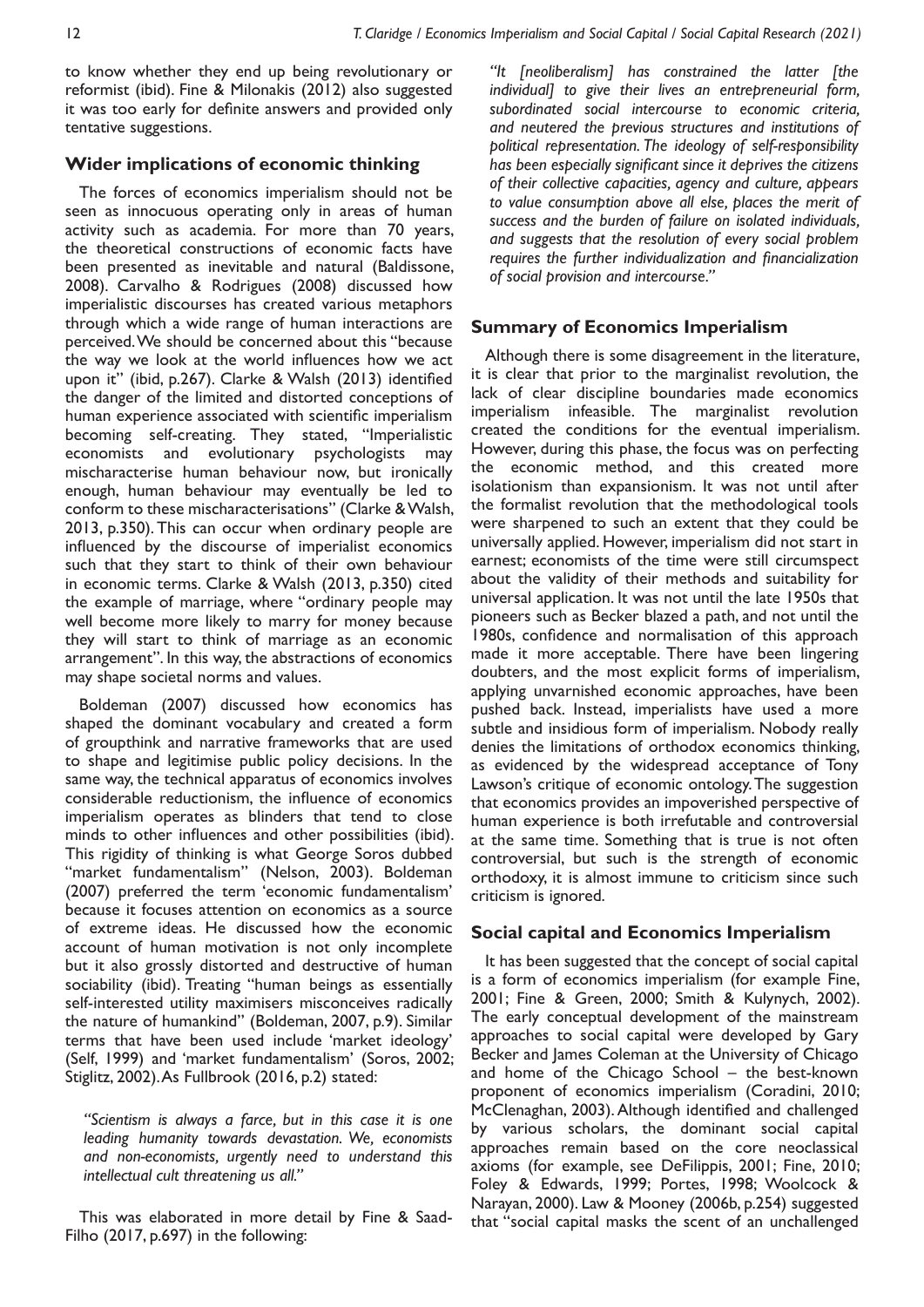economic orthodoxy". However, social capital does not have a consistent meaning with several different interpretations to be found in the literature and literally hundreds of different definitions (Engbers et al., 2017). This makes claims of imperialism applicable to many, but potentially not all, conceptual approaches to social capital. Where conceptual approaches to social capital are grounded on the technical apparatus of neoclassical economics it would be reasonable to suggest it is a tool of economics imperialism where it limits or excludes alternative explanations and understandings. The situation is less clear where conceptual approaches to social capital do not explicitly use the technical apparatus. It is difficult to make a clear distinction between what is and is not the technical apparatus, so it is not as simple as identifying the technical apparatus and identifying any use of the technical apparatus in social capital as economics imperialism. The technical apparatus is a broad set of axioms and methods that are not inherently flawed. The knowledge produced from them is one set of interpretations of many possible interpretations. So, for those calling for more progressive approaches to social capital the goal should not necessarily be to eliminate all aspects of the technical apparatus from the conceptualisation of social capital.

Several authors have called for a reconceptualization of social capital using more nuanced conceptions of human agency and more 'social' philosophies of human experience, for example, Bebbington (2007), Cleaver (2005), Mayer & Rankin (2002) and Bruegel et al. (2005). As discussed above, the mainstream understandings of social capital are based on the technical apparatus of neoclassical economics and therefore on an inadequate model of human agency (Cleaver, 2005) and fail to incorporate the nature of human experience beyond instrumental rationality and individualism. "Many more nuanced models of agency exist in social theory which stress the socially situated nature of action which cannot be explained by reference to individual motives alone (Giddens, 1984; Granovetter, 1985; Long, 1990, 2001)" (Cleaver, 2005). It is hoped that this may allow social capital to resolve its numerous conceptual problems and fulfil its often-intended purpose of being corrective to the shortcomings of narrow economic theorising. These more progressive approaches to social capital can be found in the literature. However, they remain underrepresented and elusive. There is work to be done, and it will require collaboration, pluralism, and interdisciplinarity.

# **References**

Amadae, S. M. (2017). Economics imperialism reconsidered. In U. Maki (Ed.), *Scientific Imperialism: Exploring the Boundaries of Interdisciplinarity*. Routledge.

Arestis, P., & Sawyer, M. (2004). *The Rise of the Market: Critical Essays on the Political Economy of Neo-Liberalism.* Edward Elgar Publishing Limited.

Baldissone, R. (2008). Beyond economic fundamentalism. *Real-World Economics Review,* 45, 33–53.

Barry, J. (2015). *What's the Story with Unsustainable Economic Growth?: Understanding Economic Growth as*  *Ideology, Myth, Religion and Cultural Meme*.

Bebbington, A. (2007). Social capital and development studies II. *Progress in Development Studies*, 7(2), 155–162.

Bebbington, A., Guggenheim, S., Olson, E., & Woolcock, M. (2004). Exploring social capital debates at the World Bank. *Journal of Development Studies*, 40(5), 33–64.

Becker, G. S. (1976). *The economic approach to human behavior* (Vol. 803). University of Chicago press.

Becker, G. S. (1990). Gary S. Becker. In R. Swedberg (Ed.), *Economics and Sociology, Redefining Their Boundaries: Conversations with Economists and Sociologists* (pp. 27–46). Princeton University Press.

Birken, L. (1988). From macroeconomics to microeconomics: the marginalist revolution in sociocultural perspective. *History of Political Economy,* 20(2), 251.

Blaug, M. (1992). *The methodology of economics: Or how economists explain*. Cambridge University Press.

Blaug, M. (1998). The Formalist Revolution of What Happened to Orthodox Economics After World War II. In R. Backhouse & J. Creedy (Eds.), *From Classical Economics to the Theory of the Firm, Essays in Honour of D. P. O'Brien*. Edward Elgar.

Blaug, M. (2001). No History of Ideas, Please, We're Economists. *Journal of Economic Perspectives*, 15(1), 145– 164.

Blaug, M. (2003). The Formalist Revolution of the 1950s. *Journal of the History of Economic Thought*, 25(2).

Boettke, P. J., Coyne, C. J., Davis, J., Guala, F., Marciano, A., Runde, J., & Schabas, M. (2006). Where Economics and Philosophy Meet: Review of the Elgar Companion to Economics and Philosophy with Responses from the Authors. *The Economic Journal,* 116, F306–F325.

Boldeman, L. (2007). *The cult of the market: economic fundamentalism and its discontents*. ANU Press.

Bruegel, I., Lister, R., & Morrow, G. (2005). W*omen and Social Capital*.

Buchanan, James, M., & Tullock, G. (1962). *The calculus of consent*. University of Michigan Press.

Cartwright, N. (1999). *The dappled world: A study of the boundaries of science.* Cambridge University Press.

Carvalho, L. F., & Rodrigues, J. (2008). Are markets everywhere? Understanding contemporary processes of commodificatio. In J. B. Davis & W. Dolfsma (Eds.), *The Elgar Companion To Social Economics*.

Clarke, S., & Walsh, A. (2009). Scientific Imperialism and the Proper Relations between the Sciences. *International Studies in the Philosophy of Science,* 23(2), 195–207.

Clarke, S., & Walsh, A. (2013). Imperialism, Progress, Developmental Teleology, and Interdisciplinary Unification. *International Studies in the Philosophy of Science*, 27(3), 341–351.

Cleaver, F. (2005). The inequality of social capital and the reproduction of chronic poverty. *World Development,*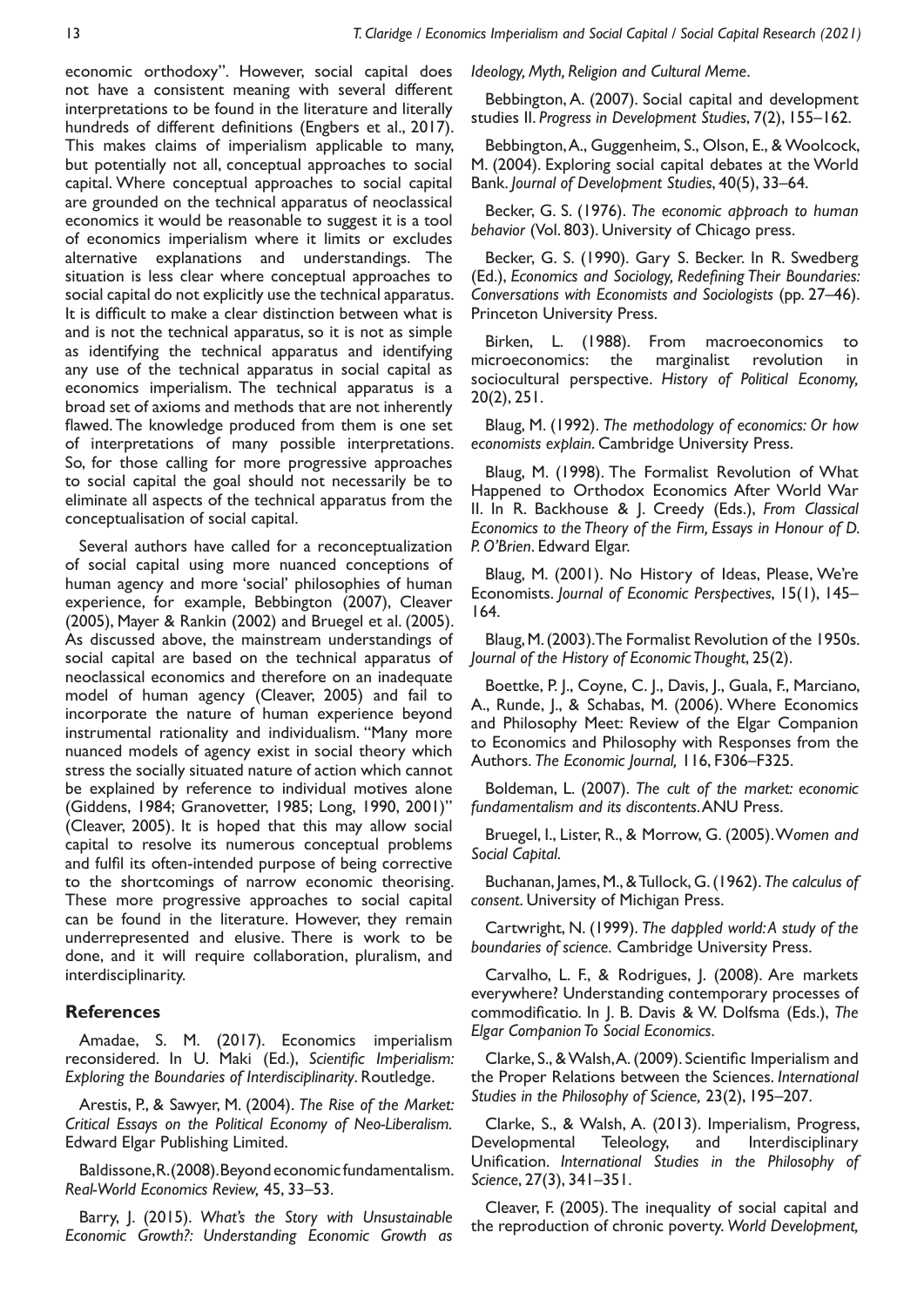33(6), 893–906.

Coase, Ronald H. (1977). Economics and Contiguous Disciplines. In *The Organization and Retrieval of Economic Knowledge* (pp. 481–495). Palgrave Macmillan UK.

Coase, Ronald Harry. (1988). *The firm, the market, and the law.* University of Chicago press.

Colander, D. (2005). *The Making of an Economist Redux. Journal OfEconomic Perspectives*, 19(1), 175–198.

Colander, D., Holt, R., Rosser, B., Holt, R. P. F., & Barkley Rosser, J. (2004). *The changing face of mainstream economics*. 16(4), 485–499.

Coleman, J. S. (1990). *Foundations of social theory.* Harvard University Press.

Coradini, O. (2010). The divergences between Bourdieu's and Coleman's notions of social capital and their epistemological limits. *Social Science Information,* 49(4), 563–583.

Crespo, R. (2017). *Economics and Other Disciplines*. Routledge.

Davis, J. (2014). Pluralism and Anti-pluralism in Economics: The Atomistic Individual and Religious Fundamentalism. *Review of Political Economy*, 26(4), 495– 502.

Davis, J. B. (2006). The Turn in Economics: Neoclassical Dominance to Mainstream Pluralism? *Journal of Institutional Economics*, 2(1), 1–20.

Davis, J. B. (2010). *Individuals and identity in economics*. Cambridge University Press.

Davis, J. B. (2012). Mäki on Economics Imperialism. In *Economics for Real: Uskali Mäki and the Place of Truth in Economics*. Routledge.

Davis, J. B. (2016). Review of Economics Imperialism versus Multidisciplinarity Economics imperialism versus multidisciplinarity. *History of Economic Ideas*, 24(3), 77–94.

DeFilippis, J. (2001). The myth of social capital in community development. *Housing Policy Debate*, 12(4), 781–806.

Demsetz, H. (1997). The primacy of economics: An explanation of the comparative success of economics in the social sciences - Western economic association international 1996 presidential address. *Economic Inquiry,*  $35(1)$ ,  $1-11$ .

Dow, S. C. (2000). Prospects for the Progress of Heterodox Economics. *Journal of the History of Economic Thought*, 22(2), 157–170.

Downs, A. (1957). *An economic theory of democracy.* Harper and Row.

Dupre, J. (1994). Against Scientific Imperialism. *PSA: Proceedings of the Biennial Meeting of the Philosophy of Science Association*.

Dupré, J. (2001). *Human nature and the limits of science*. Clarendon Press.

Edwards, L. M. (2009). Social Epistemology Ideational Social Capital and the Civic Culture: Extricating Putnam's Legacy from the Social Capital Debates. *Social Epistemology*, 23(2), 125–144.

Engbers, T. A., Thompson, M. F., & Slaper, T. F. (2017). Theory and Measurement in Social Capital Research. *Social Indicators Research*, 132(2), 537–558.

Evensky, J. M. (2005). *"Chicago Smith" versus "Kirkaldy Smith."*

Fine, B. (2000). Economics Imperialism and Intellectual Progress: The Present as History of Economic Thought? *History of Economics Review*, 32(1), 10–35.

Fine, B. (2001). *Social capital versus social theory : political economy and social science at the turn of the millenium*. Routledge.

Fine, B. (2002a). They F\*\*k You Up Those Social Capitalists. *Antipode*, 34(4), 796–799.

Fine, B. (2002b). Economics imperialism and the new development economics as Kuhnian Paradigm shift? *World Development*, 30(12), 2057–2070.

Fine, B. (2003). Social Capital: The World Bank's Fungible Friend. *Journal of Agrarian Change*, 3(4), 586–603.

Fine, B. (2004). From Bourdieu to Becker: economics confronts the social sciences. In P. Arestis & M. Sawyer (Eds.), *The Rise of the Market: Critical Essays on the Political Economy of Neo-Liberalism* (p. 76). Edward Elgar Publishing Limited.

Fine, B. (2007a). Eleven Hypotheses on the Conceptual History of Social Capital A Response to James Farr. *Critical Exchange*, 35(1).

Fine, B. (2007b). Social capital. *Development in Practice*, 17(4–5), 566–574.

Fine, B. (2008a). Zombieconomics: The Living Death of the Dismal Science in the Age of Neo-Liberalism Ben Fine Paper for ESRC Neoliberalism Seminar, 1st. ESRC Neoliberalism Seminar.

Fine, B. (2008b). Vicissitudes of economics imperialism. In *Review of Social Economy* (Vol. 66, Issue 2, pp. 235–240). Routledge.

Fine, B. (2008c). Social capital in wonderland: The World Bank behind the looking glass. *Progress in Development Studies*, 8(3), 261–269.

Fine, B. (2009). Development as Zombieconomics in the Age of Neoliberalism. *Third World Quarterly*, 30(5), 885–904.

Fine, B. (2010). Theories of Social Capital - Researchers Behaving Badly. In *Theories of Social Capital*. Pluto Press.

Fine, B. (2013). Economics: Unfit for Purpose. *Review of Social Economy*, 71(3), 373–389.

Fine, B. (2017). From One-Dimensional Man to One-Dimensions Economy and Economics. *Radical Philosophy Review*.

Fine, B. (2019a). Post-truth: an alumni economist's perspective. *International Review of Applied Economics,* 33(4), 542–567.

Fine, B. (2019b). Economics and Interdisciplinarity: One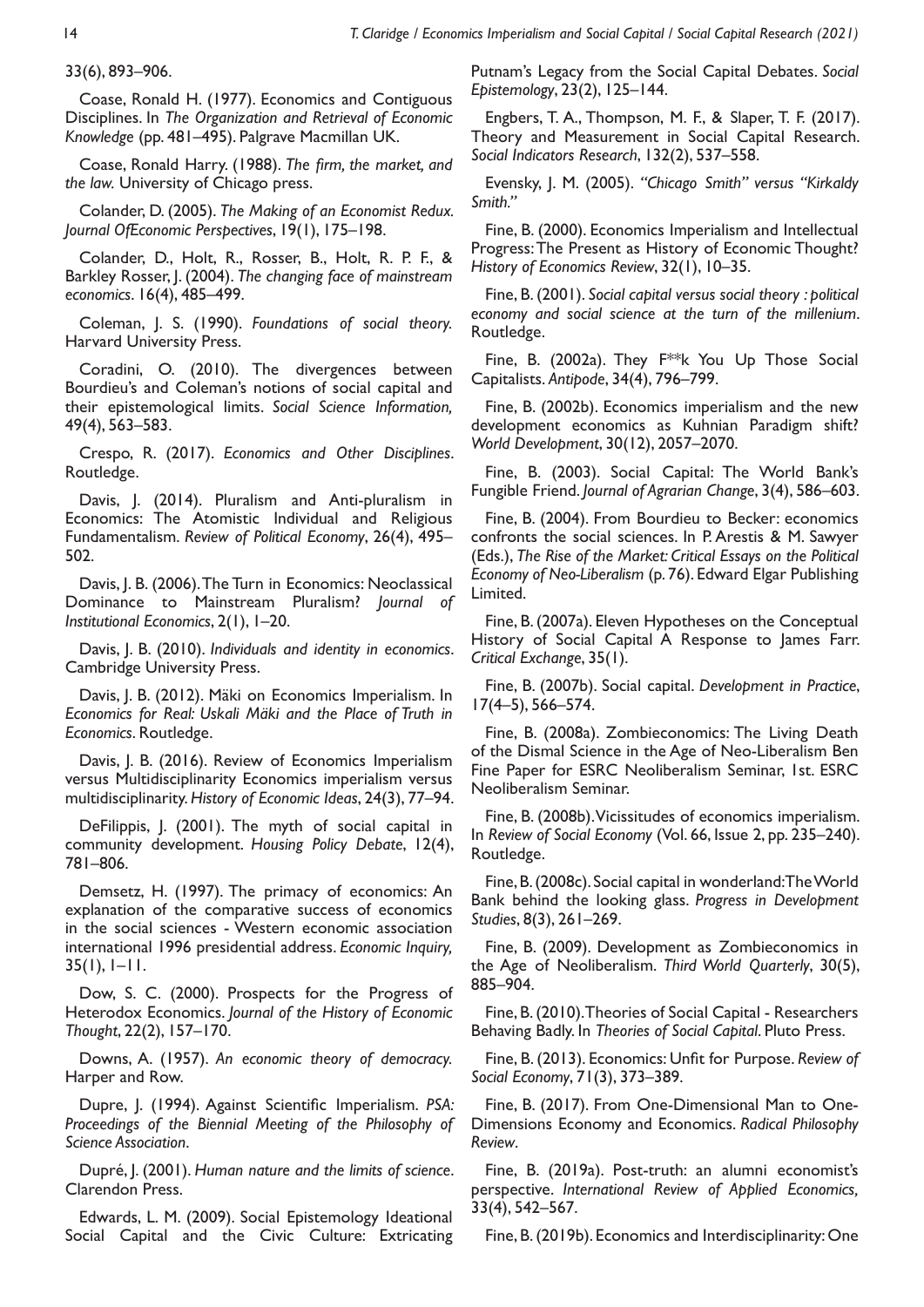Step Forward, N Steps Back? *Revista Crítica de Ciências Sociais*, 119, 131–148.

Fine, B., & Green, F. (2000). Economics, Social Capital, and the Colonization of the Social Sciences. In S. Baron, J. Field, & T. Schuller (Eds.), *Social Capital: Critical Perspectives* (pp. 78–93). Oxford University Press.

Fine, B., & Milonakis, D. (2009). From Economics Imperialism to Freakonomics: The Shifting Boundaries between Economics and other Social Sciences. In *From Economics Imperialism to Freakonomics: The Shifting Boundaries between Economics and other Social Sciences*. Routledge Taylor & Francis Group.

Fine, B., & Milonakis, D. (2012). From Freakonomics to Political Economy. *Historical Materialism*, 20(3), 81–96.

Fine, B., & Ortiz, J. P. D. (2016). *Social Capital: From the Gringo's Tale to the Colombian Reality* (No. 195).

Fine, B., & Saad-Filho, A. (2017). Thirteen Things You Need to Know About Neoliberalism. *Critical Sociology,* 43(5), 685–706.

Fleetwood, S. (2006). Rethinking labour markets: A critical-realist-socioeconomic perspective. *Capital and Class*, 89, 59–89.

Fleury, J.-B. (2012). *Wandering through the Borderlands of the Social Sciences: Gary Becker's Economics of Discrimination.*

Foley, M., & Edwards, B. (1999). Is it time to disinvest in social capital? *Journal of Public Policy*, 19(2), 141–173.

Fourcade, M., Ollion, E., & Algan, Y. (2015). The Superiority of Economists. J*ournal of Economic Perspectives*, 29(1), 89–114.

Frey, B. S. (1993). From economic imperialism to social science inspiration: 1. Public choice as economic imperialism. *Public Choice* (1986-1998), 77(1), 95.

Fukuyama, F. (1995). *Trust : the social virtues and the creation of prosperity*. Hamish Hamilton.

Fullbrook, E. (2009). *Ontology and Economics* (E. Fullbrook (ed.)).

Fullbrook, E. (2016). *Narrative fixation in economics*. College Publications.

George, S. (1999). A short history of neoliberalism. *Conference on Economic Sovereignty in a Globalising World*, 24, 26.

Giddens, A. (1984). *The Consititution of Society: Outline of the Theory of Structuration*. University of California Press.

Glanville, J. L., & Bienenstock, E. J. (2009). A typology for understanding the connections among different forms of social capital. *American Behavioral Scientist*, 52(11), 1507– 1530.

Granovetter, M. (1985). Economic Action and Social Structure: The Problem of Embeddedness. *American Journal of Sociology*, 91(3), 481–510.

Green, D., & Shapiro, I. (1994). *Pathologies of rational choice theory: A critique of applications in political science*. Yale University Press.

Gross, N., & Simmons, S. (2007). *The Social and Political View of American Professors*.

Halstead, J. M., & Deller, S. C. (2015). Social capital at the community level: An applied interdisciplinary perspective. In *Social Capital at the Community Level: An Applied Interdisciplinary Perspective*. Taylor and Francis Inc.

Hands, D. W. (2015). Orthodox and heterodox economics in recent economic methodology. Erasmus *Journal for Philosophy and Economics,* 8(1), 61–81.

Hardin, R. (1982). *Collective action*. Johns Hopkins University Press.

Harriss, J. (2002). *Depoliticizing development: The World Bank and social capital*. Anthem Press.

Hirshleifer, J. (1985). The expanding domain of economics. *The American Economic Review*, 75(6), 53–68.

Hodgson, G. M. (1994). Some remarks on "economic imperialism" and international political economy. *Review of International Political Economy,* 1(1), 21–28. h

Hodgson, G. M. (2011). Sickonomics: Diagnoses and Remedies. *Review of Social Economy*, 69(3), 357–376.

Hurtado, J. (2008). Jeremy Bentham and Gary Becker: Utilitarianism and economic imperialism. *Journal of the History of Economic Thought*, 30(3), 335–357.

Jackson, W. A. (2013). The desocialising of economic theory. *International Journal of Social Economics,* 40(9), 809–825.

Jordana, J. (1999). Collective action theory and the analysis of social capital. *Social Capital and European Democracy*, 45–72.

King, J. E. (2012). Sixteen questions for Fine and Milonakis. *Historical Materialism*, 20(3), 39–60.

Kjosavik, D. J. (2003). Methodological individualism and rational choice in neoclassical economics: A review of institutionalist critique. *Forum for Development Studies,* 30(2), 205–245.

Law, A., & Mooney, G. (2006). The maladies of social capital II: Resisting neo-liberal conformism. *Critique*, 34(3), 253–268.

Lawson, T. (2017). What Is Wrong With Modern Economics, and Why Does It Stay Wrong? In *Journal of Australian Political Economy* (Issue 80).

Lazear, E. P. (2000). Economic Imperialism. *The Quarterly Journal of Economics*.

Li, Y., Pickles, A., & Savage, M. (2005). Social Capital and Social Trust in Britain. *European Sociological Review*, 21(2), 109–123.

Lin, N., Cook, K. S., & Burt, R. S. (2001). *Social capital : theory and research*. Aldine de Gruyter.

Long, N. (1990). From Paradigm Lost to Paradigm Regained? The Case for an Actor-oriented Sociology of Development. *European Review of Latin American and Caribbean Studies*, 49.

Long, N. (2001). *Development sociology: actor perspectives*. Routledge.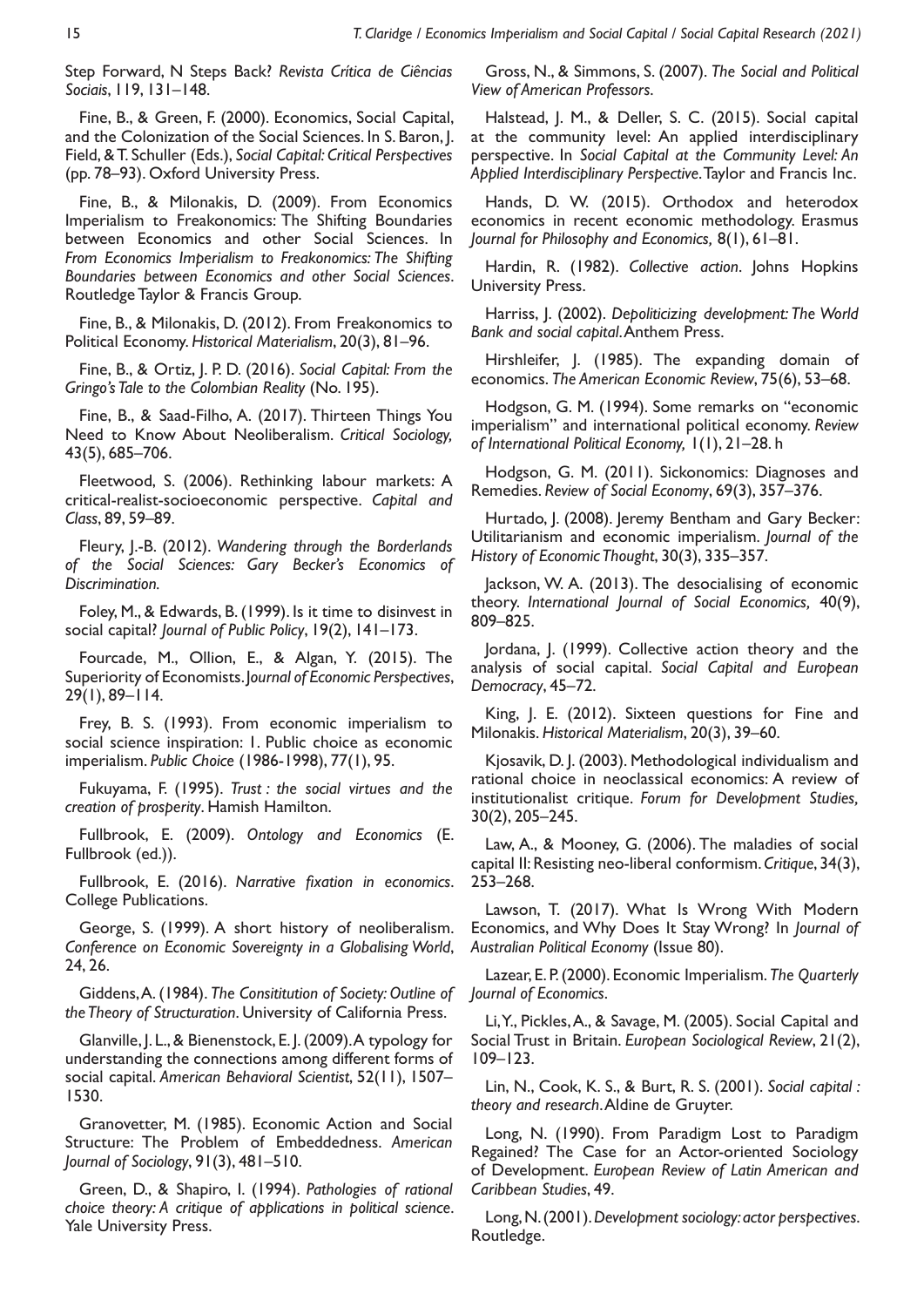Mäki, U. (2009). *Economics Imperialism Concept and Constraints*.

Mäki, U. (2013). Scientific imperialism: Difficulties in definition, identification, and assessment. *International Studies in the Philosophy of Science*, 27(3), 325–339.

Mäki, U. (2021). The way the world works (www): towards an ontology of theory choice. In U. Mäki (Ed.), *The Economic World View: Studies in the Ontology of Economics*.

Mansbridge, J. J. (1990). *Beyond self-interest*. University of Chicago Press.

Marchionatti, R., & Cedrini, M. (2017). Economics as social science: Economics imperialism and the challenge of interdisciplinarity. In *Economics as Social Science: Economics Imperialism and the Challenge of Interdisciplinarity*. Taylor and Francis.

Mayer, M., & Rankin, K. N. (2002). Social Capital and (Community) Development: A North/South Perspective. *Antipode*, 34(4), 804–808.

McClenaghan, P. (2003). Response to "social capital: An analytical tool for exploring lifelong learning and community development." *British Educational Research Journal*, 29(3), 435–439.

Milonakis, D., & Fine, B. (2009). *From Political Economy to Economics: Method, the Social and the Historical in the Evolution of Economic Theory*.

Milonakis, D., & Fine, B. (2012). Interrogating Sickonomics, from Diagnosis to Cure: A Response to Hodgson. *Review of Social Economy*, 70(4), 477–491.

Morgan, J. (2017). Independent thinking in an interdependent world: Edward Fullbrook on the state of contemporary economics. *Real-World Economics Review*, 82.

Nelson, J. A. (2003). Why the PAE movement needs feminism. In *The Crisis in Economics.*

Nik-Khah, E., & Horn, R. Van. (2012). Inland empire: economics imperialism as an imperative of Chicago neoliberalism. *Journal of Economic Methodology*, 19(3), 259–282.

Perry-Kessaris, A. (2011). Prepare Your Indicators: Economics Imperialism on the Shores of Law and Development. *International Journal of Law in Context*, 7.

Pinto, M. F. (2016). Economics Imperialism in Social Epistemology: A Critical Assessment. *Philosophy of the Social Sciences,* 46(5), 443–472.

Portes, A. (1998). Social capital: its origins and applications in modern sociology. *Annual Review of Sociology,* 24(1), 1–25.

Portes, A. (2000). The Two Meanings of Social Capital. *Sociological Forum*, 15(1), 1–12.

Putnam, R. D. (2000). *Bowling alone : the collapse and revival of American community*. Simon & Schuster.

Putnam, R. D., Leonardi, R., & Nanetti, R. Y. (1993). *Making democracy work : civic traditions in modern Italy.* Princeton University Press.

Radnitzky, G., & Bernholz, P. (Eds.). (1987). *Economic Imperialism: The Economic Method Applied Outside the Field of Economics*. Paragon House.

Rolin, K. (2016). Economics Imperialism and Epistemic Cosmopolitanism. *International Studies in the Philosophy of Science*, 29(4), 413–429.

Rothschild, K. W. (2008). Economic imperialism. *Analyse & Kritik*, 30(2), 723–733.

Schelling, T. C. (1960). *The Strategy of Conflict.* Harvard university press.

Schuurman, F. J. (2003). Social capital: The politicoemancipatory potential of a disputed concept. *Third World Quarterly,* 24(6), 991–1010.

Scitovsky, T. (1976). *The joyless economy: An inquiry into human satisfaction and consumer dissatisfaction.* Oxford University Press.

Self, P. (1999). Rolling Back the Market: Economic Dogma and Political Choice. In *Foreign Affairs* (Issue 3). JSTOR.

Sen, A. (1996). Rationality, Joy and freedom. *Critical Review,* 10(4), 481–494.

Smith, S. S., & Kulynych, J. (2002). It may be social, but why is it capital? The social construction of social capital and the politics of language. In *Politics and Society* (Vol. 30, Issue 1, pp. 149–186).

Snowdon, B., & Vane, H. R. (1999). *Conversations with leading economists : interpreting modern macroeconomics*. Edward Elgar.

Soros, G. (2002). *On Globalization*. Public Affairs.

Souter, R. W. (1933). *Prolegomena to Relativity Economics: An Elementary Study in the Mechanics of an Expanding Economic Universe*. Columbia University Press.

Srakar, A., Sušnik, U., Gonza, T., & Rubinić, I. (2020). How Economists Explain with Mathematics - Or Should They? *Review of Economics and Economic Methodology*, 4(1).

Stigler, G. J. (1984). Economics: The imperial science? *The Scandinavian Journal of Economics*, 86(3), 301–313.

Stiglitz, J. E. (2002). *Globalization and its Discontents* (Vol. 500). New York Norton.

Swain, N. (2003). Social Capital and its Uses. *European Journal of Sociology,* 44(2), 185–212.

Swedberg, R. (1990). *Economics and Sociology: redefining their boundaries: conversations with economists and sociologists.* Princeton University Press.

Swedberg, R., & Granovetter, M. (Eds.). (1992). *The Sociology of Economic Life*. Westview Press.

Taylor, M. (1976). Anarchy and Cooperation. Wiley.

Thorén, H., & Stålhammar, S. (2018). Ecosystem services between integration and economics imperialism. *Ecology and Society*, 23(4).

Tittenbrun, J. (2016). Economic Imperialism. *World Scientific News*, 37, 114–152.

Udéhn, L. (1992). The limits of economic imperialism.